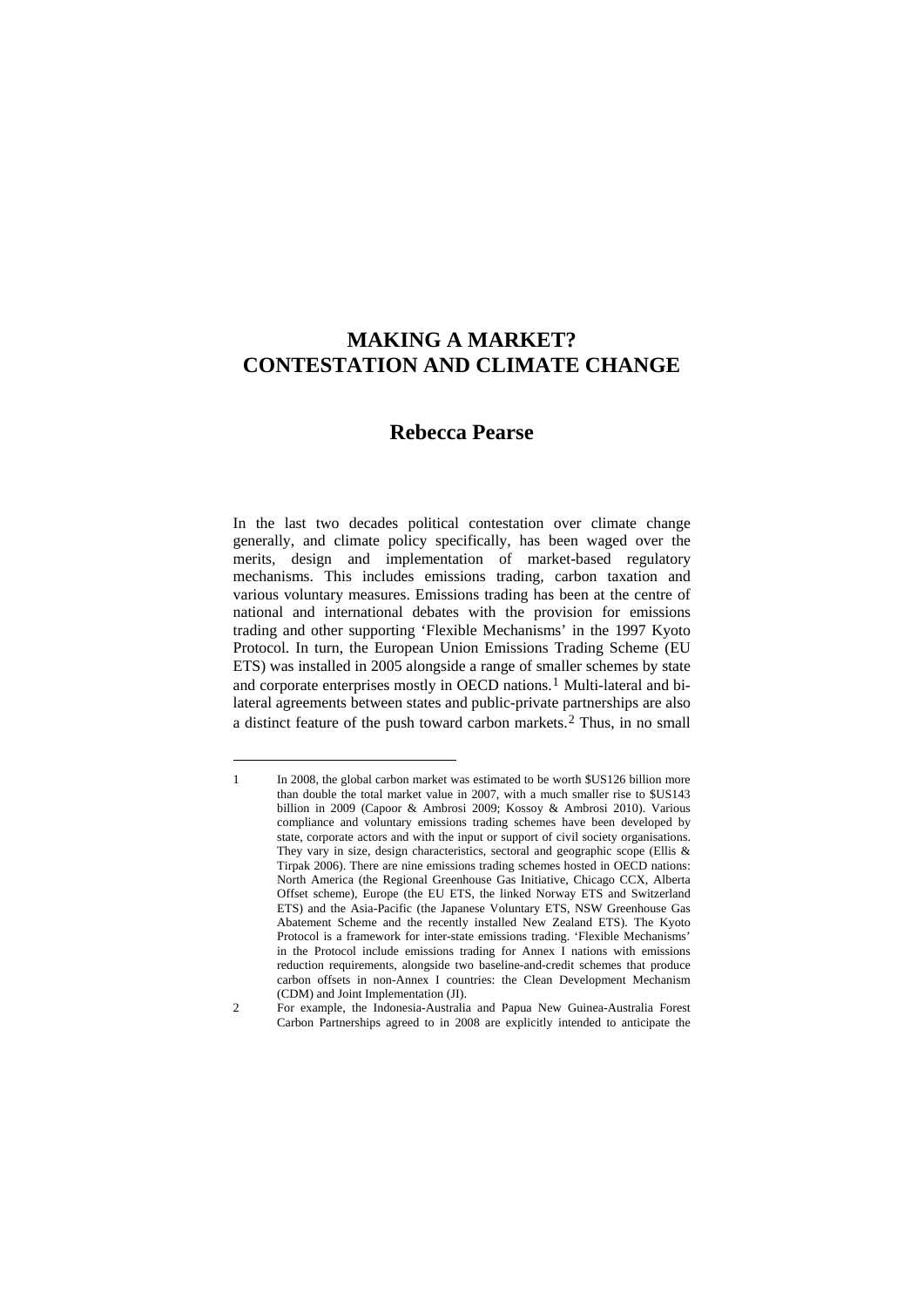way does climate governance constitute the process of installing new markets for capital accumulation. In fact, amidst the fragmenting nature of the governance processes, it seems only one common thread remains: the commitment to market-based initiatives.

However, the market-oriented machinations of climate governance are not a uniform phenomenon spreading in a linear fashion from global to local contexts. The waxing and waning potential for a global integrated market in tradeable greenhouse gas emission rights is a case in point. Major compliance schemes in the United States, Canada, Japan and Australia are on the back-burner. Carbon markets are being established in a haphazard fashion, dampening the hopes for globally integrated market. At best the future of the market will entail cooperative fragmentation and at worst, markets will be siloed in disjointed schemes [\(Flaschland et al.](#page-0-2)  [2010](#page-0-2)). There are a number of factors hindering the pace and reach of carbon markets across most regions. Focusing on contestation, this paper draws out the interplay between three collective social formations seeking sway over climate governance.

I make the case that there is permeability and variability in the neoliberal climate project that brings both hope and a distinct analytic challenge to political scientists and movement actors alike. Given that debate, negotiation and outcomes in regard to market-based policy are fragmented, at times contradictory, and highly contested, how do we explain the sustained but duplicitous faith in the market to deliver ecological outcomes? Where is there space in the political fields of climate governance to realise non-market alternatives? This paper's analytic focus straddles political economic questions concerning new market creation and sociological interpretations of political contestation. Neo-Gramscian insights ([Carroll 2007](#page-0-2), [2009](#page-0-2); [Gill 1995a,](#page-0-2) [2008](#page-0-2)) into the nature of politics and hegemony are enlisted. I outline three political orientations taken to be in a war of position over climate governance: climate markets, climate action and climate justice. After outlining an

marketisation of the pending United Nations framework on forest conservation and land-use change. The PNG and Australian governments have pledged to 'exchange experience and expertise that will support Papua New Guinea's and Australia's participation in international carbon markets' [\(DCCEE 2008: 2\)](#page-0-2). Partnerships building the forest carbon market agenda such as this have fuelled a spate of carbon trading entrepreneurs developing forest offset projects for the voluntary market in PNG.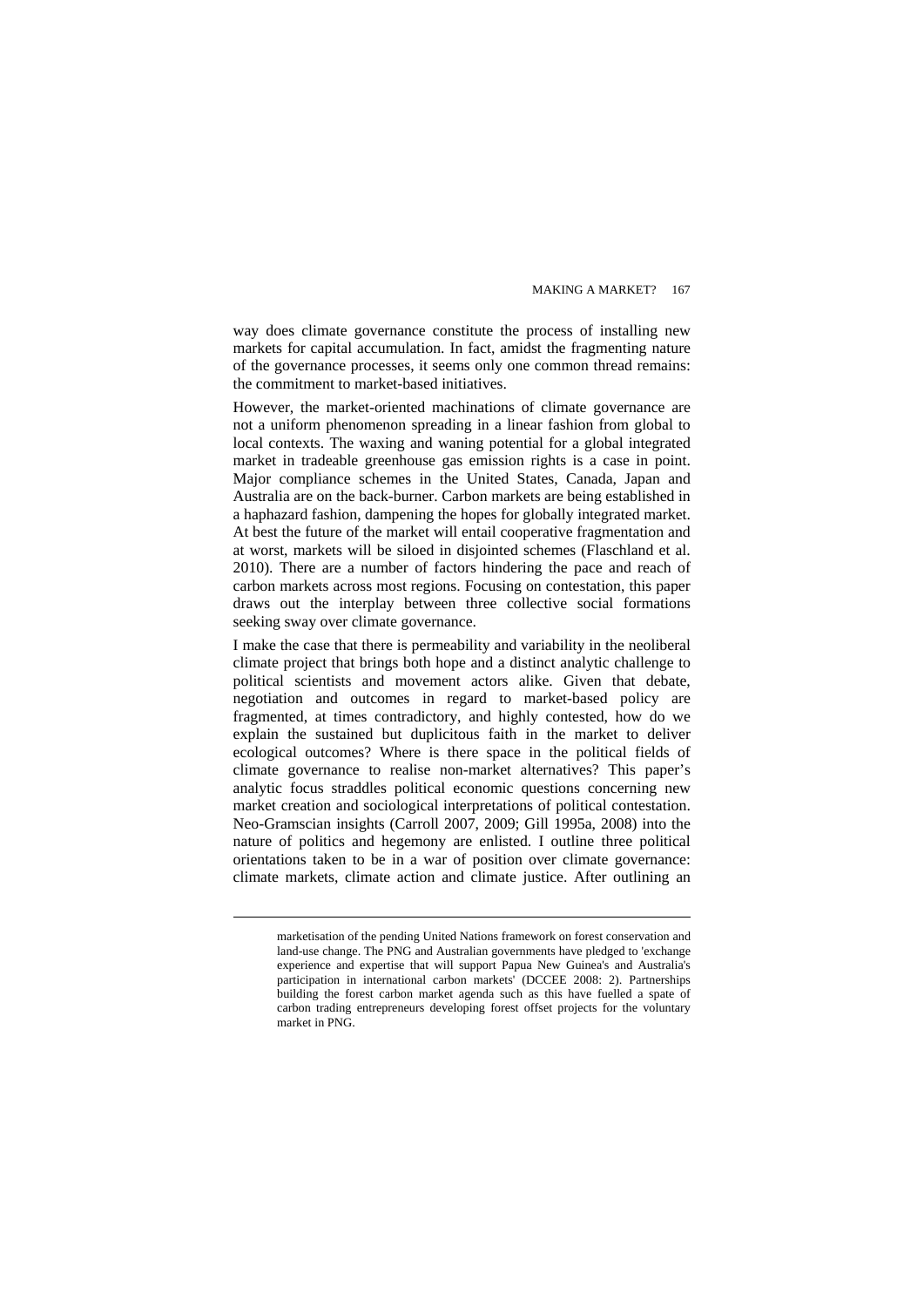analytic framework in the next section, the following three sections delineate the philosophy of praxis underpinning these three orientations in the struggle over climate governance.

This work draws on existing case studies of corporate/state networks and social movement activity, as well as my observations as a researcher and participant in the Australian climate movement.[3](#page-2-0) The typology of political orientations I identify, are conceived as underpinning three core discourses in climate debates (see Table 1). Each of these orientations faces a dilemma. The hegemony of market 'solutions' for climate change mitigation is far from complete. The transnational coalition of actors championing carbon markets faces the challenge of legitimacy in the political field. The alliances of non-government organisations and community groups calling for climate action face the dilemma of compromise. Wedged between the market and the state, the strategies and normative agenda of this significant portion of global civil society appear to be tilted to the right [\(Carroll 2007;](#page-0-2) [Lipschutz 2005](#page-0-2)), confirming the commitment to inadequate emissions reduction targets and market-based policy. Finally the more uncompromising political praxis of the emergent global climate justice movement faces the challenge of realising a popular movement with power and vision enough to forge a new mode of political, economic and cultural organisation. In the process of this examination I wage a critique of the current and potential trajectories of the climate movement. I conclude that the case for a realising a popular climate justice movement is strong. The familiar but augmented task for this emergent orientation lies in forging an encompassing and realisable transformation of political, economic and social structures. Rather than boast an answer to the quandaries of Australia's nascent climate justice movement, I point to arenas where this political praxis must win the long 'war of position'.

<span id="page-2-0"></span><sup>3</sup> Over 2008 and 2009, I conducted interviews with 25 climate change activists for research with the Climate Action Research Project, a participatory action research project which includes James Goodman and Stuart Rosewarne, conducted through the Cosmopolitan Societies Research Centre in partnership with Friends of the Earth Australia. Whilst data from these interviews does not make it to this overview, the insights and dilemmas these people shared from their experience of grassroots activism, unionism and advocacy organisations are distilled into my discussion. The arguments made however are my own, and should not to be attributed to the participants, a consensus in the movement or within Friends of the Earth.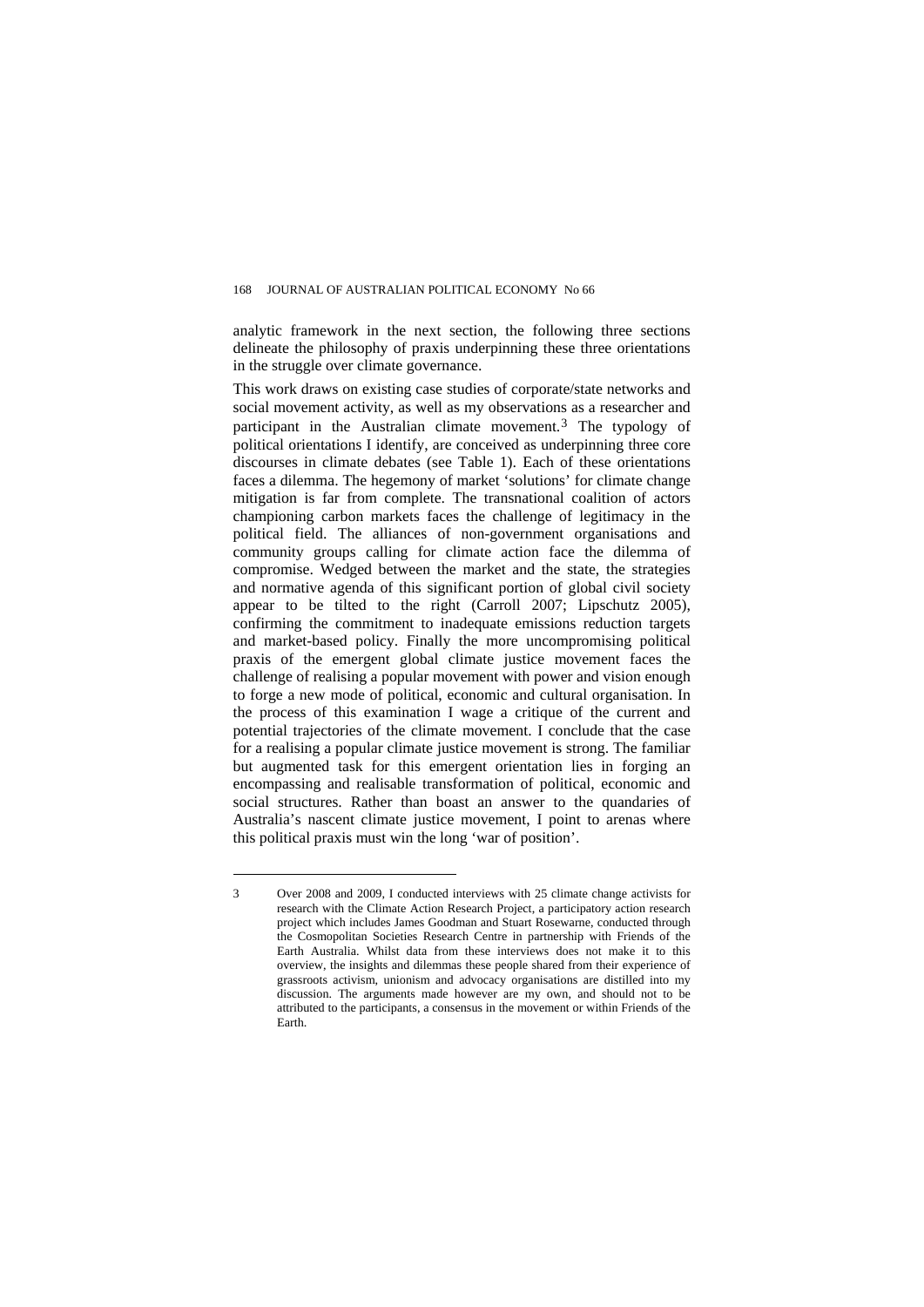## **Contestation and the Politics of Climate Regulation**

Between the premise (economic structure) and the consequence (political organisation), relations are by no means simple and direct; and it is not only by economic facts that the history of people can be documented. It is a complex and confusing task to unravel its causes and in order to do so, a deep and widely diffused study of all spiritual and practical activities is needed. ([Gramsci 1958, cited in Bobbio 1979: 33\)](#page-0-2).

Taking a lead from economic sociology, I start from the assumption that traditional economic analyses of market formation are incomplete ([Fligstein & Dauter 2007;](#page-0-2) [Granovetter 1985;](#page-0-2) [Lie 1997\)](#page-0-2). The market is ill-defined in neoclassical approaches 'shorn of social relations, institutions or technology and devoid of elementary sociological concerns such as power, norms and networks' ([Lie 1997: 342](#page-0-2)). Favouring universal assumptions of rationality, the neoclassical economic approach does not tell us about the complexities of social and political relations underpinning carbon markets, from formation to operation. The following discussion investigates the social and political relations that make markets possible, or in many cases probable. A neo-Gramscian account of power and contestation is used here to bring focus to the discussion.

This paper draws initially on the work of David Levy, Peter Newell and Matthew Paterson who have produced an admirable set of empirical investigations into climate governance addressing the hegemony of market-based regulation, taking a neo-Gramscian approach [\(Levy 1997](#page-0-2); [Levy & Egan 2003;](#page-0-2) [Levy & Newell 2005](#page-0-2); [Newell 2000,](#page-0-2) [2005,](#page-0-2) [2008a,](#page-0-2) [2008b](#page-0-2); [Newell & Paterson 1998](#page-0-2), [2009](#page-0-2), [2010](#page-0-2)). The majority of this scholarship, however, is focused singularly on business actors, enlisting a rather benign and instrumental view of corporate strategy, and these days, only occasionally a reflection on counter hegemonic forces. For instance, Paterson [\(2009](#page-0-2)) has recently put forward the thesis that 'resistance makes markets', commenting rather vaguely on the ways in which contestation over forest offsets in particular has contributed to corporate strategies of legitimation (e.g. voluntary offset standard initiatives from 2007 onwards). What is not explicated is, in Gramsci's terms, the exact philosophies of praxis and elements of civil society contended to corroborate, rather than undo the climate change market hegemony ([1971: 235](#page-0-2)). If this claim is to be substantiated, the social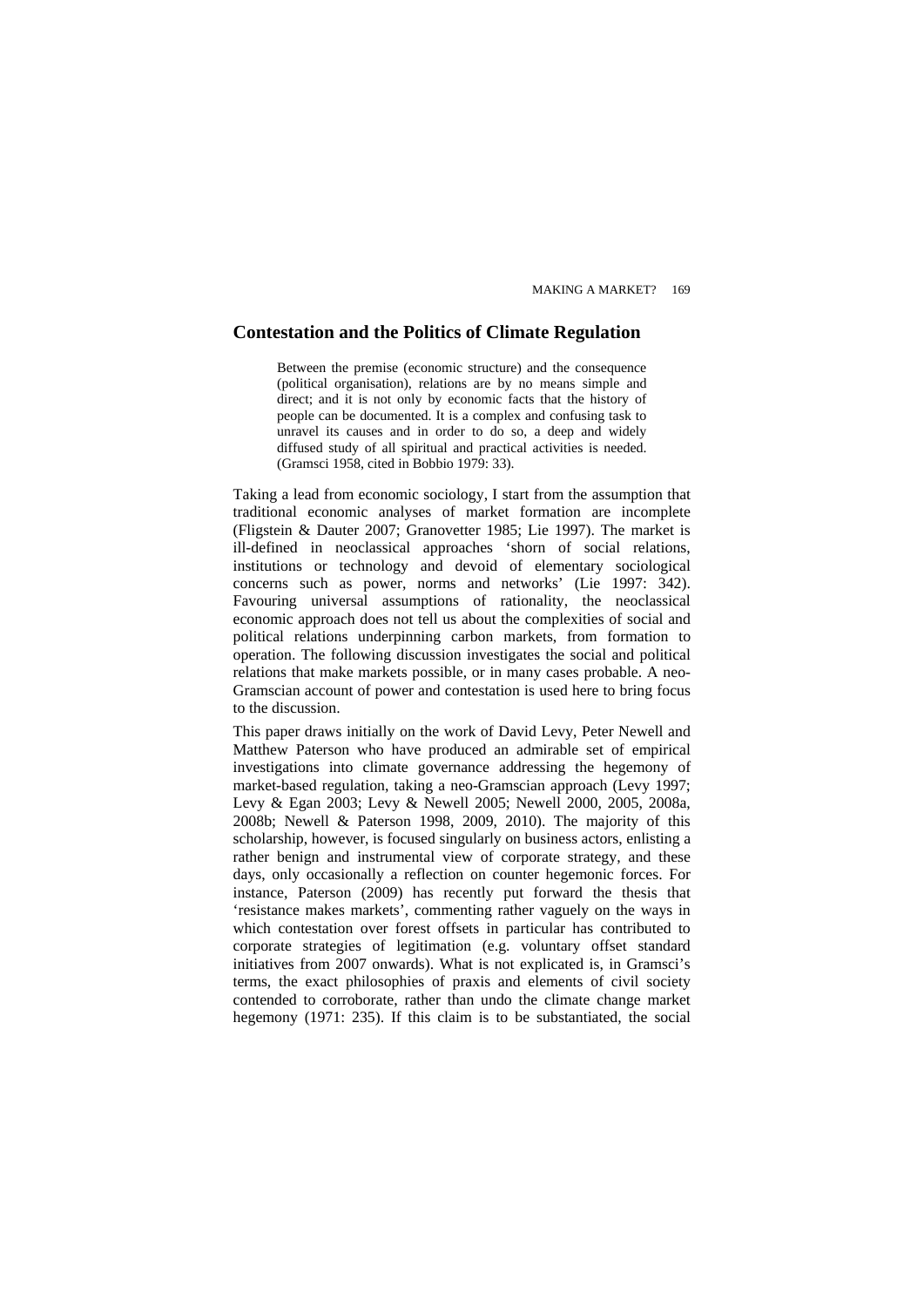relations that make markets possible, including a more disaggregated view of civil society, must be made apparent.

My observation in regards to Newell, Paterson and Levy's work is not a blanket dismissal. Indeed, they have accounted for a range of nongovernment organisations and social movement forms over the years. Rather, this paper is an attempt to propel a point of departure for Gramscian analysis of contestation and climate change more critically and productively engaged with the questions of organising for social and political change [\(a neglected endeavour in both the climate governance](#page-0-2)  [literature, and neo-Gramscian international relations scholarship more](#page-0-2)  [generally; see Saurin 2008\)](#page-0-2).

I propose an explicit engagement between Gramscian scholarship and the social movements that are seeking transformatory political change from below. Gramsci's formulation of the 'organic intellectual' underlines knowledge production as dialectically bound up in historical processes. For both Marx and Gramsci, the construction of a social ontology is essential for uncovering latent revolutionary possibilities ([Rupert 1993](#page-0-2)). In Gramsci's words, this work is necessarily part of a struggle to replace 'common sense' ideologies maintaining the social order with 'good sense'. His philosophy of praxis was the pursuit of theoretical and practical unity; there is no theory without practice in the historical materialist tradition [\(Gramsci 1971: 364, 440-446\)](#page-0-2). I am thus offering a modest contribution to a potential new hegemony, beginning from key preoccupations of the climate justice movement, that is, the disorderly march toward carbon market creation, and the imperative to realise alternative forms of social organisation. The ideas here are intended to inform the strategic and phenomenological quandaries facing climate movements. By uncovering the modalities of hegemony and counter hegemony underpinning the climate debate I have sought to contribute to already ongoing reflection in the movement.

Antonio Gramsci (1891-1937) was a Marxist philosopher, journalist, political organiser for the Communist Party of Italy and a prisoner during the Mussolini fascist regime. His vocabulary for hegemony (inverted from Lenin's original use of the term), and unique formulation of civil society has inspired a range of global political economy scholars seeking an antidote to the orthodoxy of realism. He offered a dynamic conception of politics, explaining the dual nature of hegemony in a way that accounts for the resilience of capitalist social arrangements. For Gramsci,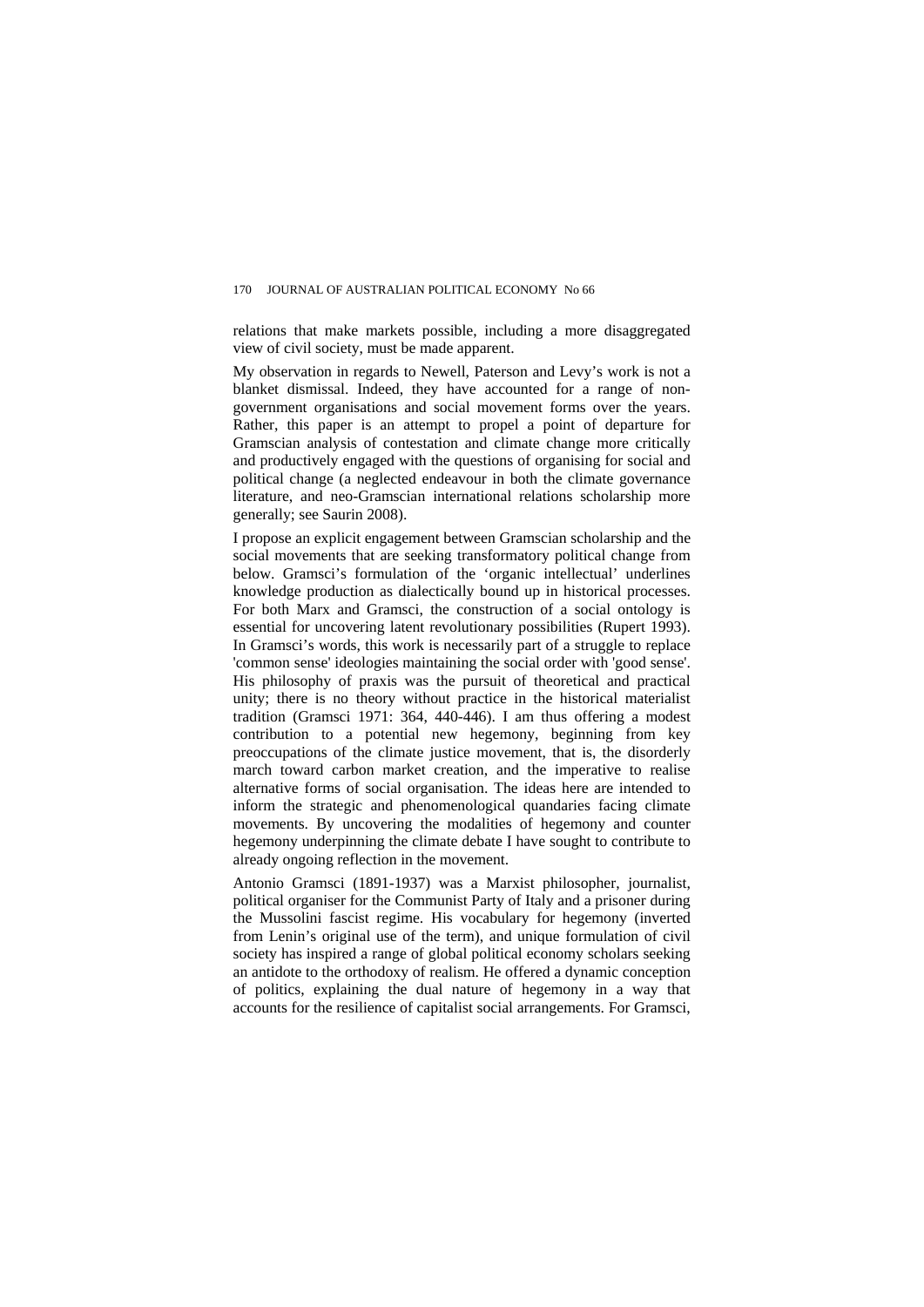'the supremacy of a social group manifests itself in two ways, as "domination" and as "intellectual and moral leadership"' ([Gramsci 1971:](#page-0-2)  [57](#page-0-2)). The basis for hegemony then  $-$  an historic bloc  $-$  not only enjoys power through coercion (the realists' instrumental power), but via epistemic and cultural dimensions of social life [\(Gill 2008\)](#page-0-2). In turn, systems of rule or social order spring forth from the active and passive consensus of civil society forged over time. Civil society is both a site of consensual legitimation *and* contestation. The questions that arise from this relate to the operations of hegemony and counter hegemony on all scales of the global political economy, and thus call for a dynamic understanding of collective agency and grounded analyses of the material sites, actors and ideas involved in contestation.

Gramscian conceptions of power and agency allow us to make sense of ways certain actions and epistemologies come to permeate social and political life in complex, often unpredictable and contested ways ([Gill](#page-0-2)  [1995a: 402\)](#page-0-2). Realisation of agency for Gramsci lies in the struggle between different collectivities in the political process. Hegemony is not easily exercised, nor is it static. Consensus must run the gauntlet of ongoing struggle between competing ideological, theoretical and political projects ([Gill 2008\)](#page-0-2).

[The] process of historical unification takes place through the disappearance of the internal contradictions which tear apart human society, while these contradictions themselves are the condition for the formation of groups and for the birth of ideologies which are not concretely universal but are immediately rendered transient by the practical origin of their substance ([Gramsci 1971: 445\)](#page-0-2).

Gramsci's formulation figures collective action as the basis of social structures as well as their contestation and transformation (the long 'war of position'), conceiving history and social change as a continual, cumulative, but non-repetitive process [\(Gill 2008: 17\)](#page-0-2). Moreover, the military metaphor serves to construe the operation of power not just in terms of constituent parts to the political field (actors, institutions and ideas), but the entire arrangement of relations between them. Pursuing an analysis of the arrangement of social forces brings hope, but as will be demonstrated, not wishful thinking. Struggle is a dialectical process.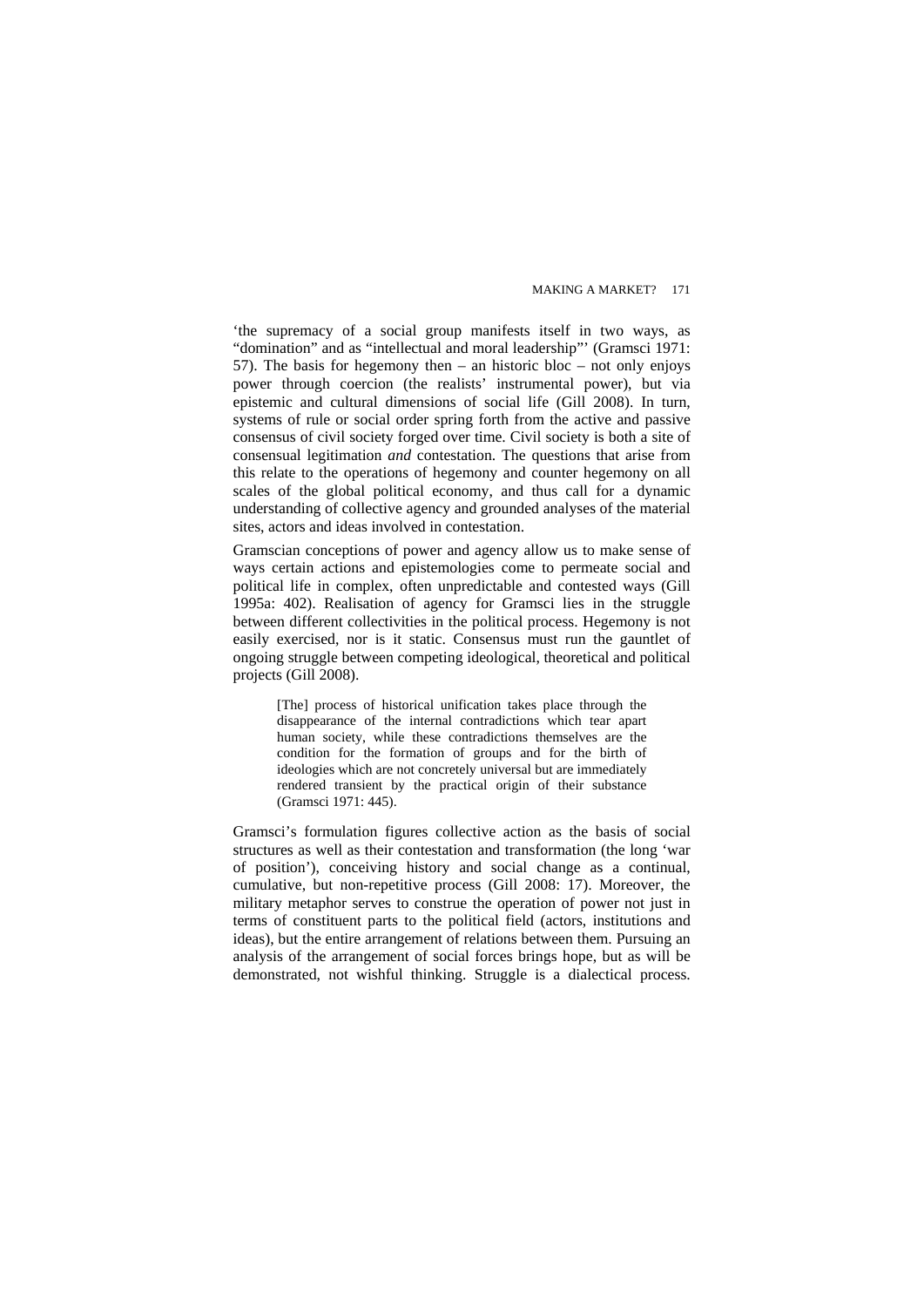Amidst the struggle over climate governance I wage a critique of the *status quo* and apply a dose of wilful optimism.[4](#page-6-0)

It is assumed here that the dialectical argumentation we bear witness to in climate debates is grounded in material conditions, reflecting historical-material processes, not singularly a contest of ideas. In other words, 'hegemony has ontological depth' [\(Carroll 2006: 11\)](#page-0-2). I inquire into the material bases for forms of agency in the political field, investigating the agential capacity of social formations to reconfigure social relations beyond those which bind collective responses to climate change to the logics of emissions-intensive capital accumulation. Three prevailing forms of political praxis are construed to be in a long 'war of position' having co-constituted the impasse in climate governance we are now witness to. The orientations are based on three dominant forms of discourse waged in the climate debate: climate markets, climate action and climate justice (see Table 1). They are analysed according to four constitutive elements: epistemology, actors, philosophy of praxis and agency. These elements are delineated as a means to lay bare the material foundations of hegemony and counter hegemony. I propose each mode of contestation faces possibilities and dilemmas in realising its political project. The dilemmas present as much as a hindrance as they are a blessing, best understood as productive tensions wherein strategic and sometimes new forms of transformatory philosophies of praxis are born ([Goodman 2009;](#page-0-2) [Maddison & Scalmer 2006\)](#page-0-2).

#### **Climate Markets**

 $\overline{a}$ 

The pervasive pursuit of market-based solutions to climate change rests on the logics of neoliberalism; the primary assumption being that privatisation, commodification and marketisation of ecological systems are optimal means of conservation [\(Castree 2008: 147\)](#page-0-2). As a policy preference, the advocates of market solutions suppose climate change (indeed, all ecological problems) 'can be solved by the creation and enforcement of tradeable property rights in environmental 'goods' and 'bads'' [\(Eckersley 1993: 4\)](#page-0-2). We see this play out in the common

<span id="page-6-0"></span><sup>4</sup> I am of course making reference here to Gramsci's much quoted slogan from the masthead of his journal *L'ordine Nuovo* 'pessimism of the intellect, optimism of the will'.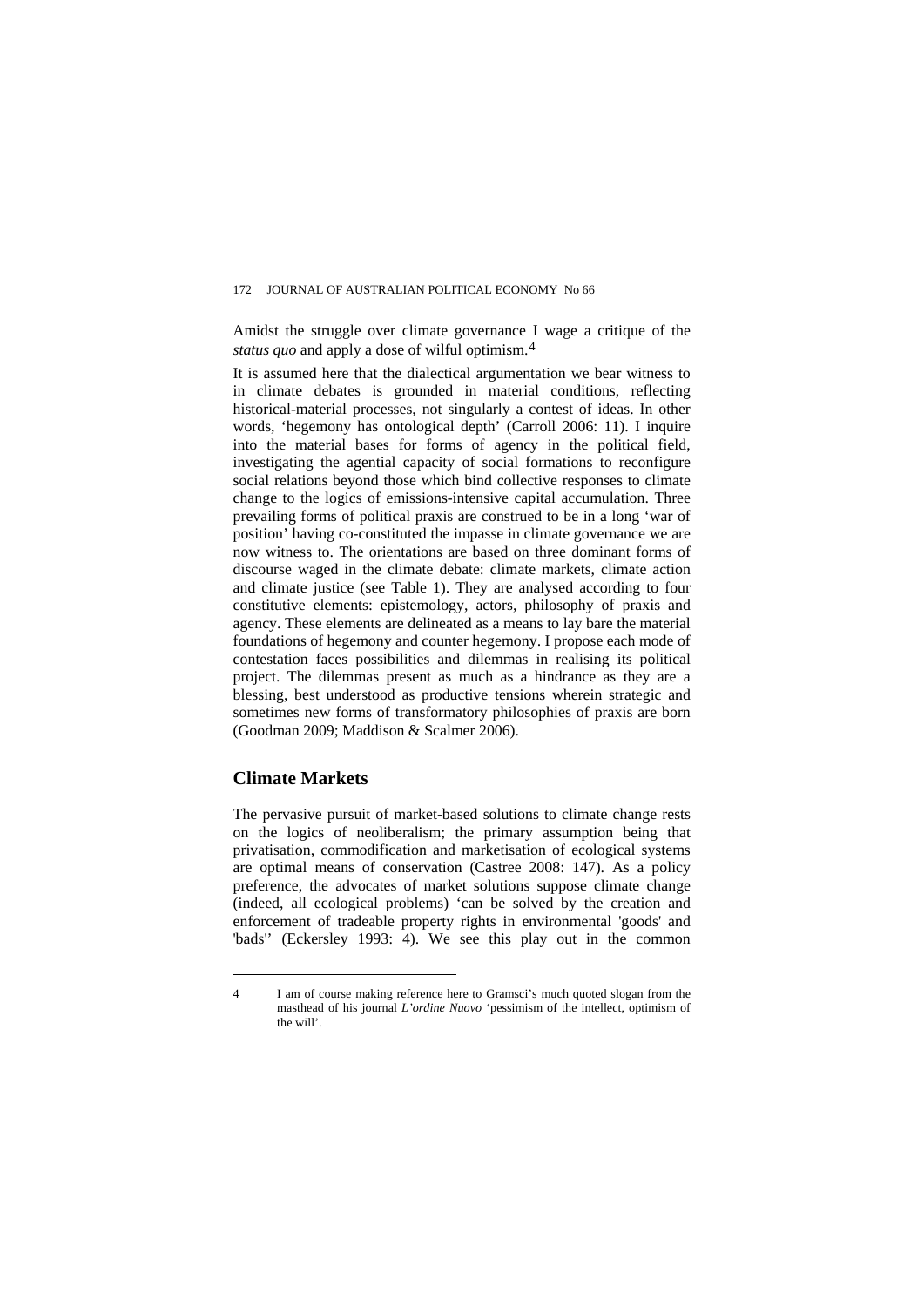assumption that putting a price on carbon is essential and fundamental to mitigation (e.g. key OECD government sponsored economic analyses make this assertion, [Garnaut 2008;](#page-0-2) [Stern 2007\)](#page-0-2). Using the price system to incentivise lower emissions production and consumption is purported to be able to deliver the most cost efficient ecological outcome. Analyses, such as Stern's and Garnaut's, are waged at the expense of considering alternative measures. In rhetorical terms, it is understood as a preference for market mechanisms, rather than direct state intervention.

|                      | <b>Climate markets</b>                                                                               | <b>Climate action</b>                                               | Climate justice                                                                                                         |
|----------------------|------------------------------------------------------------------------------------------------------|---------------------------------------------------------------------|-------------------------------------------------------------------------------------------------------------------------|
| Epistemology         | Climate change as market<br>externality                                                              | Climate change as institutional and<br>technological failure        | Climate change reflects internal<br>relation between exploitation of<br>nature and people                               |
| Policy               | Market-based regulation and<br>voluntary agreements                                                  | Often agnostic on role of the market<br>International UN treaty     | Rejection of market mechanisms in<br>favour of post-capitalist economic,<br>political and cultural re-organisation      |
| <b>Actors</b>        | Transnational networks of corporate,<br>state, international institution and<br>civil society actors | National and transnational networks<br>of NGOs and community groups | Transnational networks of social<br>movement organisations,<br>autonomous collectives and some<br>Latin American states |
| Philosophy of praxis | Accumulation by decarbonisation                                                                      | Climate cosmopolitanism                                             | Global climate justice from below<br>Eco-sufficiency                                                                    |
| Agency               | New constitutionalism                                                                                | Civil society between state and<br>market; politics via markets     | Militant particularism and global<br>ambition                                                                           |

**Table 1: Political Orientations in the Struggle Over Climate Change** 

On the broadest level, we can understand the hegemonic preference for climate markets in the context of shifting norms and agency bound up in the reorganisation of the global economy from the 1970s ([Newell &](#page-0-2)  [Paterson 2009\)](#page-0-2). The restructuring of global production in this period is connected to the onset of a third technical-industrial revolution and the emerging transnational power of capital [\(Gill 1995b](#page-0-2)). After the float of the US dollar 1971, and in the wake of oil shocks in 1973 and 1979, and high levels of debt in industrialised nations, a visible swing to the right took place in the struggle to establish causes for the West's woes [\(Newell](#page-0-2)  [& Paterson 2009\)](#page-0-2). The ensuing political project is now commonly known as neoliberalism, observed to have been led by UK Prime Minister Margaret Thatcher, US President Ronald Reagan, an influential group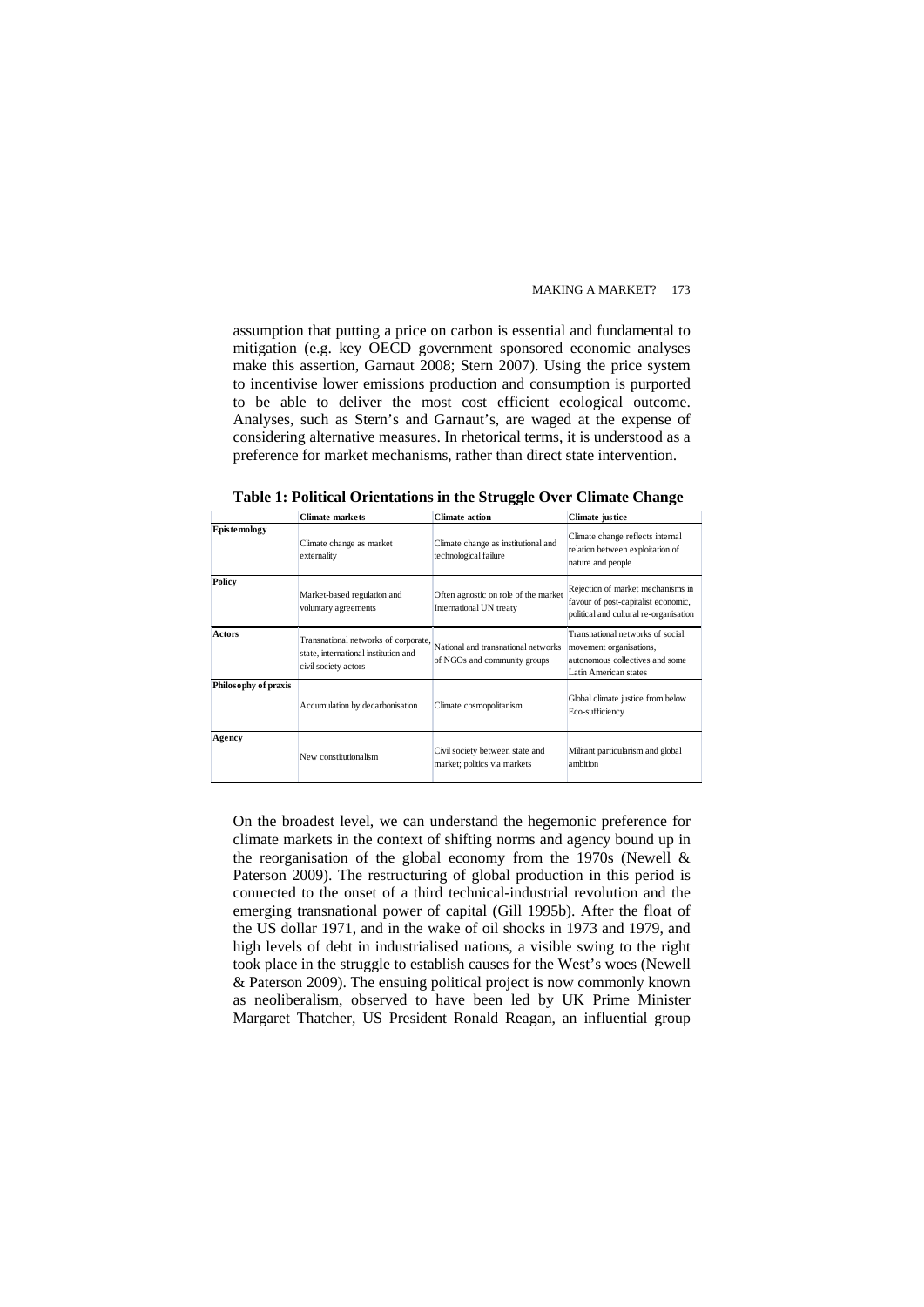economists at the University of Chicago, key state agencies (treasury departments and central banks) and the International Monetary Fund (MF), World Bank and World Trade Organisation (WTO) [\(for a concise](#page-0-2)  [overview see Harvey 2005\)](#page-0-2). This ideological contest waged against Soviet-style socialism and Keynesianism fuelled the shift away from the post-war compromise of 'embedded liberalism' [\(Ruggie 1982\)](#page-0-2). The reform agenda was based on a commitment to deregulation and privatisation of formerly public infrastructure and institutions, supported by the simultaneous discursive shift toward the language of market efficiency and state retreat. This served to consolidate the power of capital, reformulate the nation-state, $5$  the nature of regulation, and stimulated the disaggregation of the Left ([Saad-Filho & Ayers 2008\)](#page-0-2).

Neoliberal hegemony is evident in the architectures of climate governance ([Newell & Paterson 1998,](#page-0-2) [2009](#page-0-2), [2010](#page-0-2)). Market-based policies for emissions mitigation are infused into the Kyoto Protocol, Copenhagen Accord and all national legislation already installed and currently debated. Most certainly, these forms of regulation have realised their status as the commonsense compromise palatable to the deeply reluctant resource sector. Amenable resource sector firms came around to the carbon market agenda in Europe and then the US as the pressure for an international response to climate change intensified [\(Meckling](#page-0-2) 

<span id="page-8-1"></span><span id="page-8-0"></span><sup>5</sup> Although rhetoric of minimal state intervention is a hallmark of this political orientation, the state has not retreated. Whilst it is tempting to discern the global predilection for market-based responses to climate change as a triumph of the market over the state, we must not forget the central role nation-states play in market creation ([Engels 2006](#page-0-2)). Market creation entails rule-making and intervention by states albeit alongside other actors in networks that transcend both national boundaries and international negotiations ([ibid.: 332\)](#page-0-2). This is particularly true of emissions trading. Cap-and-trade systems require a state, international or corporate body to legislate a cap on emissions. Thus, a second, contradictory logic of those advocating market solutions to climate change pertains to the state. Ecosystems inevitably come under state directives because of their centrality to economic and social reproduction [\(Castree 2008: 148](#page-0-2)). The sustained role of the state in market creation demonstrates the mismatch between the normative content of neoliberalism and its practice. Gramsci anticipated this contradiction noting that '*laissez-faire* too is a form of state "regulation" introduced and maintained by legislative and coercive means' [\(Gramsci 1971: 160](#page-0-2)). Understanding the reconfigured (but not diminished) role of the state is crucial to our understanding of neoliberalism ([Cahill 2009](#page-0-2)).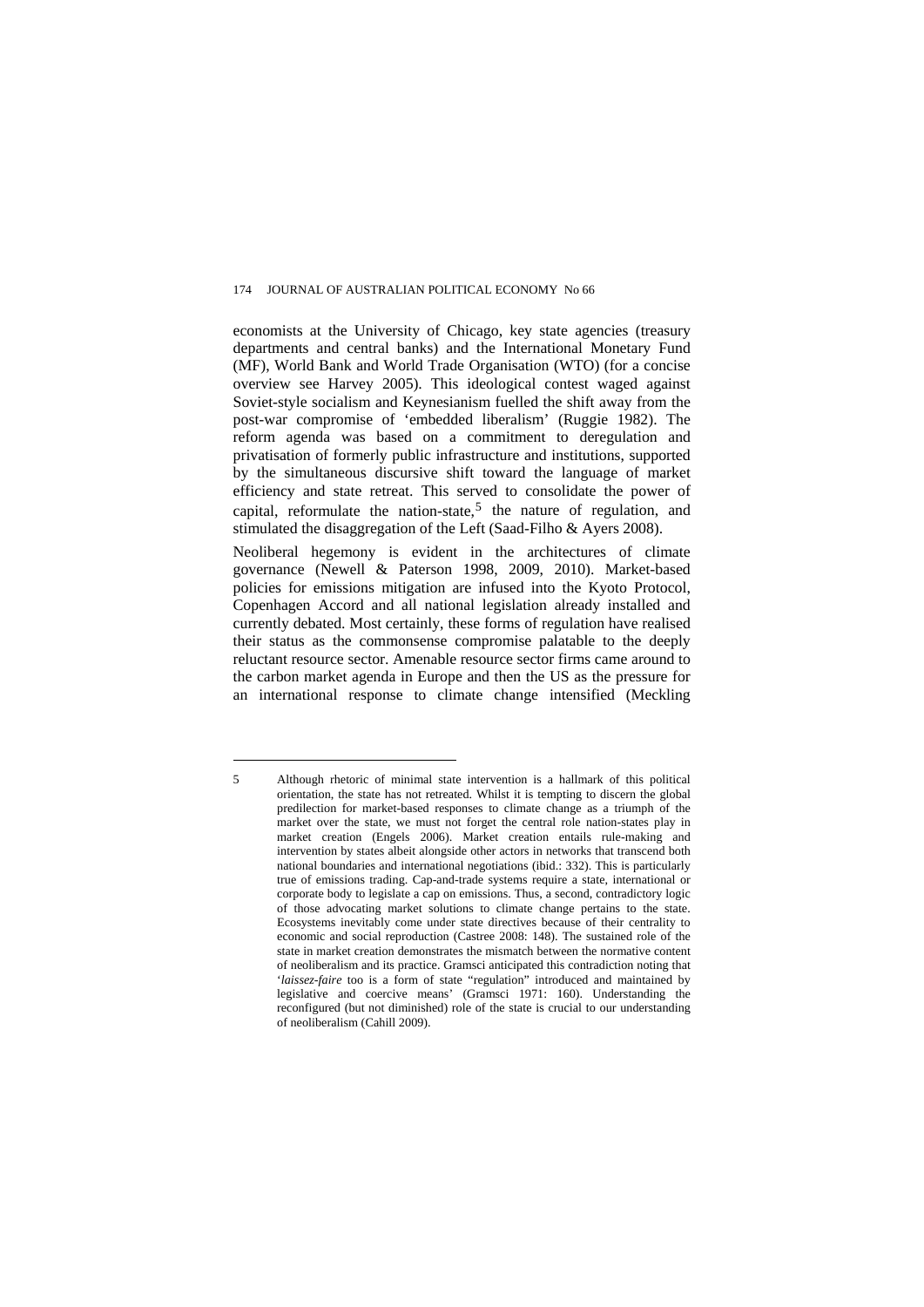[2008](#page-0-2)).[6](#page-8-1) Corporate voluntarism from this sector shaped the emissions trading agenda and market architectures to a significant degree. The first emissions trading schemes experimented with in Europe were corporate in origin. British Petroleum (BP) and Shell installed in-house emissions trading schemes in 1998 and 2000 respectively. These initiatives helped to foreclose the European debate over carbon taxation and legitimise emissions trading.

Of course it should be remembered that these initiatives were second order to the preceding pro-active campaign waged by the infamous Global Climate Coalition (GCC), of which both BP and Shell were both members. The GCC fanned climate scepticism and motivated the US departure from the Kyoto Protocol [\(Gelbspan 2005](#page-0-2)). In Australia, the Australian Industry Greenhouse Network (AIGN) was an equivalent epicentre for the resource sector campaign against any form of climate regulation [\(Pearse 2007](#page-0-2), [2009\)](#page-0-2). After concerted criticism of these tactics from all corners of the left, resource sector firms continue more subtle campaigns against the prospect of meaningful state intervention into their industries via peak lobbying organisations, such as the World Business Council for Sustainable Development (WBCSD), and in Australia, the Minerals Council of Australia. As with the examples of BP and Shell, emissions-intensive corporations are increasing involvement with pilot carbon offset programs (see below). The resource sector seems to be waging a multifarious campaign supporting market-based mechanisms for climate change where politically necessary.

Foundations of the market orientation were carried with normative weight by economists, state agencies and to a lesser extent, environmental NGOs particularly in the US. A watershed in environmental regulation occurred in 1988, when the UK Environment Department commissioned a report on climate change impacts and policy options with the aim of providing a response to the Brundtland report. The 'Pearce Report' titled Blueprint for a Green Economy was highly influential in its advocacy for market mechanisms [\(Pearce 2005](#page-0-2); [Pearce,](#page-0-2) 

<sup>6</sup> North America was a site of original visions for pollution markets. It is here that the first experiments in pollution trading were installed. The 1990 US federal Clean Air Act amendment included provisions for emissions trading, resulting in the first compliance scheme for sulphur dioxide trading. As is frequently cited, the supposed success of these schemes inspired US delegates to propose emissions trading to the 1996 UNFCCC negotiations.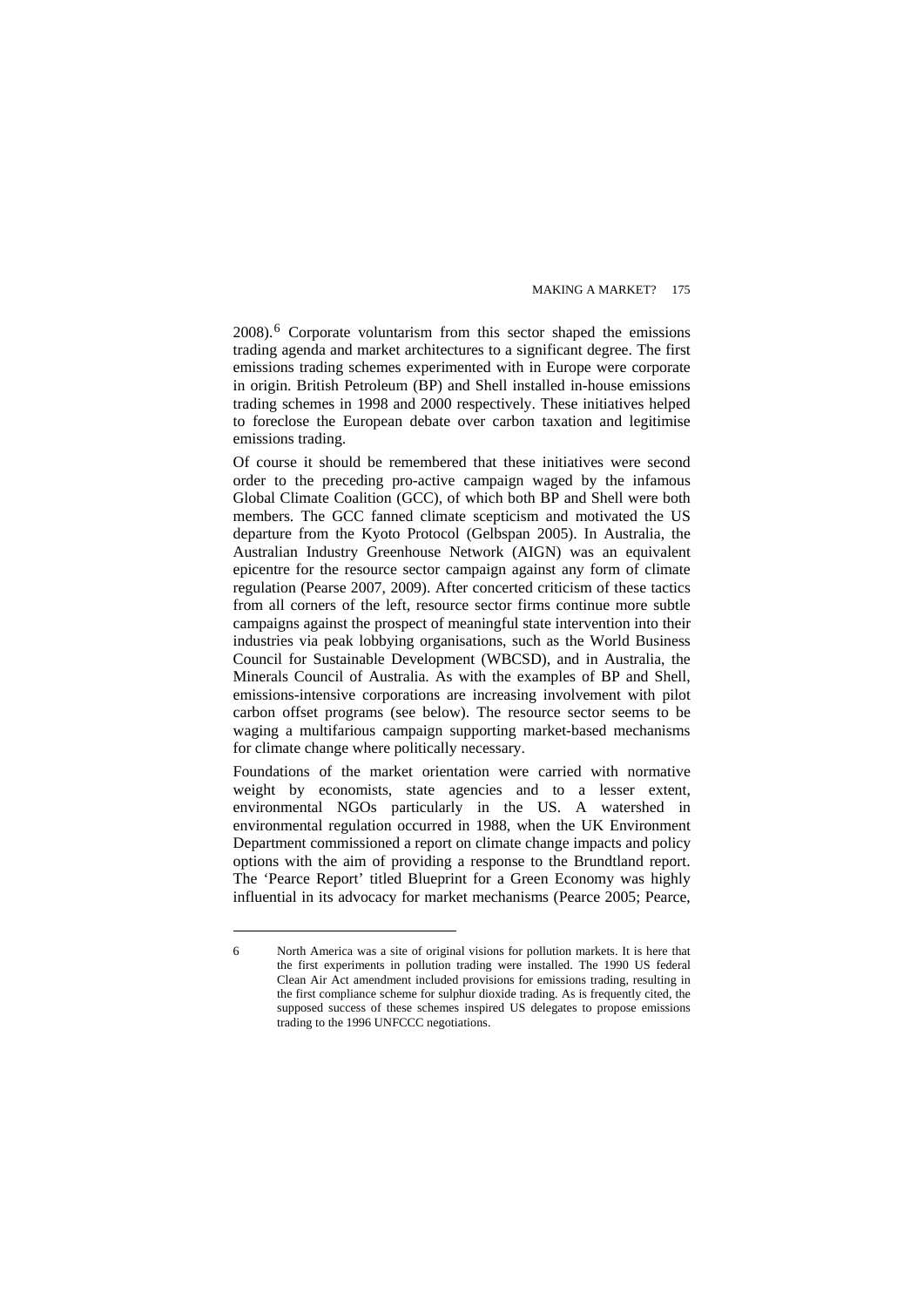[Markandya & Barbier 1989\)](#page-0-2). It championed a move away from so-called 'command-and-control measures' toward market-based policy for environmental problems. Economist David Pearce himself notes 'the presence of [market-based] measures is a remarkable testament to the influence of environmental economists on policy, and to the receptiveness of civil servants and politicians' to new ideas' ([Pearce](#page-0-2)  [2006: 150\)](#page-0-2). Think tanks in industrialised countries (particularly the US and UK) have likewise played a central role in promoting the market agenda ([Beder 1996,](#page-0-2) [2001\)](#page-0-2).

Meanwhile, state agencies in the US and UK have been instrumental in the application of these ideas ([Braun 2008\)](#page-0-2). In practice, the Environmental Protection Agency (EPA) in the United States was a key bureau within which market-based policy for environmental pollution was trialled, legitimated and institutionalised. Stephen Gill's notion of 'new constitutionalism' captures much of what is related here. New constitutionalism refers to the 'varied and complex efforts, especially by the forces of the political right and those of neoclassical economists and financial capital, to develop a politico-legal framework for the reconstitution of capital on a world scale, and thus for the intensification of market forms of discipline' [\(Gill 1992](#page-0-2), [1995b: 78](#page-0-2)). Gill has captured the implicit, but macro-political processes by which this historic bloc seek to shape international institutions and secure the logical parameters of global governance as deference to the god of market efficiency ([Gill](#page-0-2)  [2008](#page-0-2)). Carbon market advocacy and installation presents as an extension of this mode of hegemony.

The support of the large environmental non-government organisations (ENGOs), notably the US Environmental Defense Fund and the Nature Conservancy, also played a role in substantiating the legitimacy of emissions trading both in the US and later Europe ([Braun 2008;](#page-0-2) [Meckling 2008\)](#page-0-2). The Environmental Defense Fund partnered with BP in the installation of its in-house emissions trading scheme in 1997, contributing to the corporation's post-GCC green image [\(Victor & House](#page-0-2)  [2006](#page-0-2)). More recently, the US Climate Action Partnership (USCAP) – a coalition of twenty-four companies and four  $ENGOs<sup>7</sup>$  $ENGOs<sup>7</sup>$  $ENGOs<sup>7</sup>$  – was formed in

<span id="page-10-0"></span><sup>7</sup> The full list of members are as follows: AES, Alcoa, Alstom, Boston Scientific Corporation, Chrysler, The Dow Chemical Company, Duke Energy, DuPont, Environmental Defense Fund, Exelon Corporation, Ford Motor Company, General Electric, General Motors Company, Honeywell, Johnson & Johnson, Natural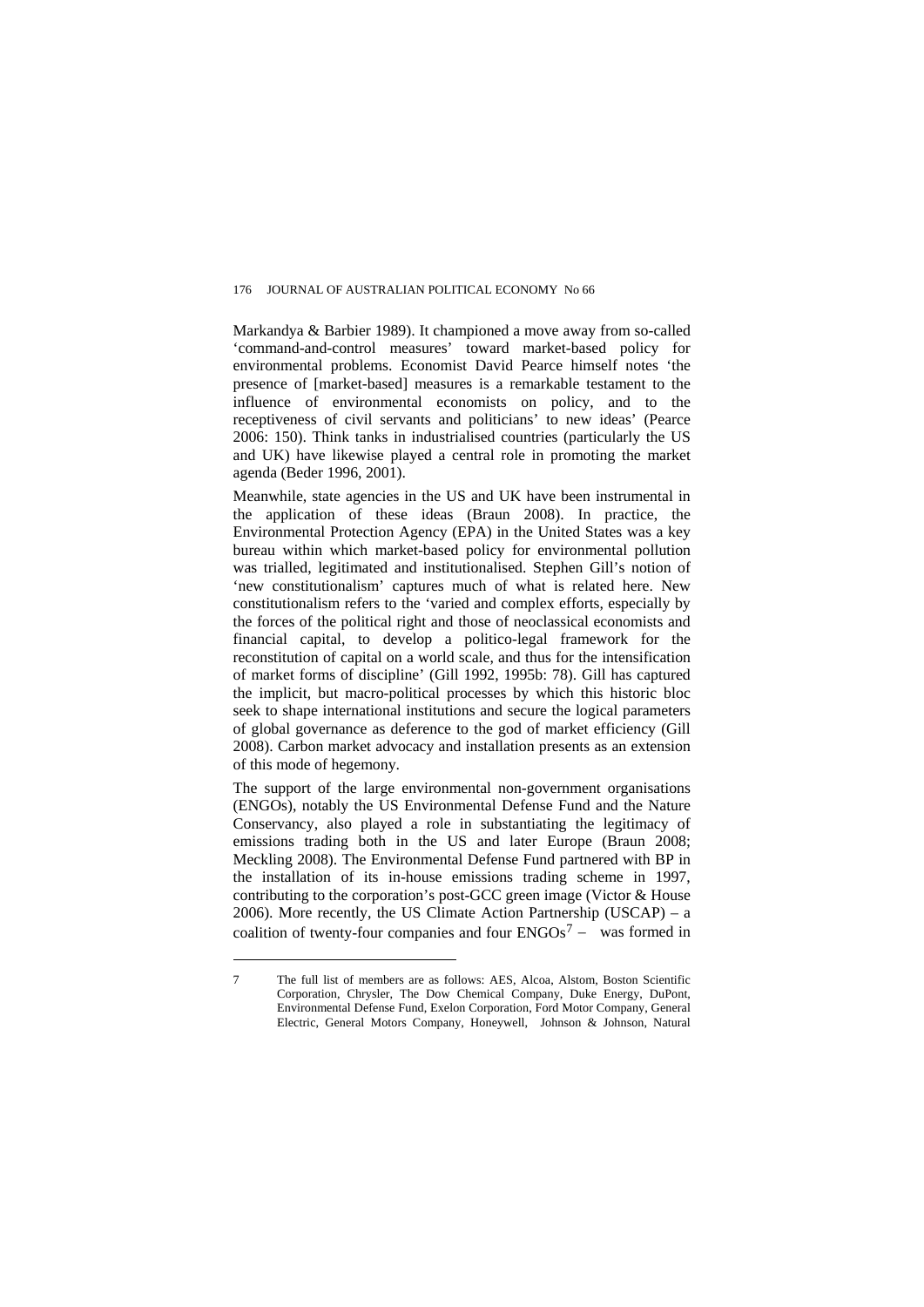2007. USCAP, of which the Environmental Defense Fund, Nature Conservancy, Pew Centre on Global Climate Change and World Resources Institute are members, lobbies for market based regulation for climate change. These large organisations continue to build and profit from carbon market initiatives. For example, in 2008, the Nature Conservancy partnered with American Electricity Power (AEP), Pacificorp, BP and the Bolivian government in a pilot REDD<sup>[8](#page-11-0)</sup> project, the contentious Noel Kempff Climate Action Project.[9](#page-11-1) The World Wildlife Fund for Nature (WWF) is another key player. It is a partner in the Gold Standard carbon offsets accreditation program and profits from offset projects such as the Amazon Region Protected Areas pilot forest REDD scheme in Brazil.

The Australian ENGO's response to the pursuit of a global carbon market has been similar. Since the early 1990s peak environment groups have been supportive of market-based mechanisms (proposing either a carbon tax or emissions trading) for climate change mitigation. Some of the most visible and popular organisations (the Australian arm of the WWF, the Australian Conservation Council (ACF) and Greenpeace) have pursued corporate partnerships [\(Doyle 2000](#page-0-2)). This approach has significantly constrained the work of these organisations within a

<span id="page-11-0"></span>8 The policy terminology for this track of the negotiations is Reducing Emissions from Deforestation and Forest Degradation in developing countries (REDD). REDD schemes create projects to conserve forest land that would otherwise be subject to forestry or other land use changes leading to forest degradation. It is understood as creating 'carbon sinks'. Creating a UN framework for REDD with market-based funding is the one thing 'stakeholders' in climate governance are reaching consensus over. That is, REDD projects are likely to create carbon offset credits saleable to firms in Northern nations who have, or will, install emissions trading schemes to meet emissions reduction requirements under the UNFCCC. In reality, the REDD offset market is being built on three fronts: in the UN, proxy inter-state dealing making and the voluntary initiatives undertaken by state, corporate and civil society actors such as the Noel Kempff Climate Action Project.

<span id="page-11-1"></span>9 The credits generated by expanding a Bolivian National Park are to be sold in the voluntary market via the Chicago Climate Exchange (CCX), and has been heralded as a model for future REDD projects ([The Nature Conservancy undated\)](#page-0-2). Recent analysis from Greenpeace International puts both the ecological and social claims of this project into question [\(Densham et al. 2009](#page-0-2)).

Resources Defense Council, NextEra Energy, NRG Energy, PepsiCo, Pew Center on Global Climate Change, PG&E Corporation, PNM Resources, Rio Tinto, Shell, Siemens Corporation, The Nature Conservancy, Weyerhaeuser and the World Resources Institute [\(USCAP undated\)](#page-0-2).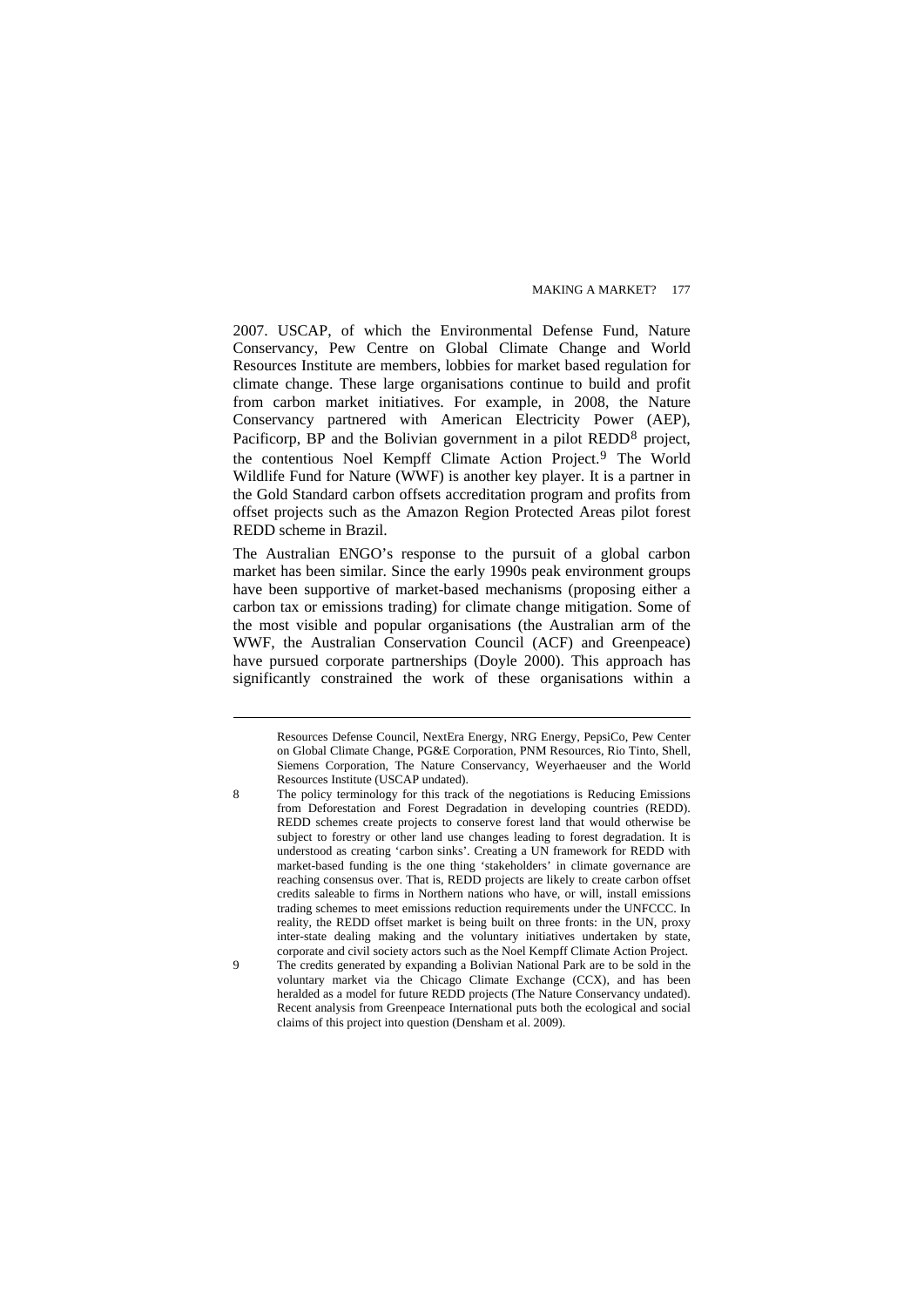neoliberal agenda, albeit in different ways and to differing degrees (Rosewarne  $2003$ ).<sup>[10](#page-12-0)</sup> The decision of WWF, the ACF and Climate Institute to support the Carbon Pollution Reduction Scheme (CPRS) in April 2009 highlighted the collusion of key ENGOs with the market agenda.

A cohort of carbon entrepreneurs have nested into the architectures of climate governance, realising their political project by rolling out often pre-emptive institutional arrangements. In particular, the emergent material power of the global financial sector from the 1990s has played out in the progression of climate governance. This sector is the emerging centre of this historic bloc [\(Newell & Paterson 2010](#page-0-2)). A key form of corporate strategy waged by the financial sector actors involves initiatives of (often pre-emptive) voluntary governance  $11$  and engagement in public-private partnerships (PPPs). The World Bank's Prototype Carbon Fund is the archetypal PPP. It has served the dual purpose of carbon market advocacy as well as being an implementation network for the UN Clean Development Mechanism  $(CDM)^{12}$  $(CDM)^{12}$  $(CDM)^{12}$ ([Bäckstrand 2008;](#page-0-2) [Streck 2004](#page-0-2)). This transnational network of six states and seventeen corporations developed some of the first CDM projects and has paved the way for a spate of such partnerships in the slow, unruly drift toward carbon markets. Meanwhile global networks of financial sector actors are vocal in the political process, pursuing the market agenda through sustained lobbying efforts. The International

<span id="page-12-0"></span><sup>10</sup> For example, there is a contrast between the WWF's increase in state funding between 1990 and 2003 [\(Hamilton & Macintosh 2004](#page-0-2)), compared to the decline the ACF experienced.

<span id="page-12-1"></span><sup>11</sup> Voluntary initiatives constitute a significant portion of market operations including, for example: organized marketplaces (e.g. European Climate Exchange, Chicago Climate Exchange and the Montréal Exchange), and firms offering verification services, derivatives and insurance for traded permits [\(Bumpus &](#page-0-2)  [Liverman 2008](#page-0-2); [Stern 2007\)](#page-0-2) . There is no room here to adequately cover the range of governance architectures used in the carbon market. See Bumpus and Liverman [\(2008](#page-0-2)) for an examination of the UN-administered and voluntary offset markets. Stripple & Lövbrand [\(2010](#page-0-2)) also offer an excellent review of the CDM market.

<span id="page-12-2"></span><sup>12</sup> The CDM was originally conceived of as a fund for sustainable development, but has been marketised in the process of negotiations. Projects are created by either state or corporate actors to produce Certified Emissions Reductions (CERs) that count toward an Annex I nation's mitigation targets. The CDM operates between developing (non Annex I) nations and developed countries (Annex I). In 2008, the primary market was valued at US\$6.5 billion, but contracted severely (by 59%) to US\$2.7 billion in 2009 ([Capoor & Ambrosi 2009;](#page-0-2) [Kossoy & Ambrosi 2010](#page-0-2)).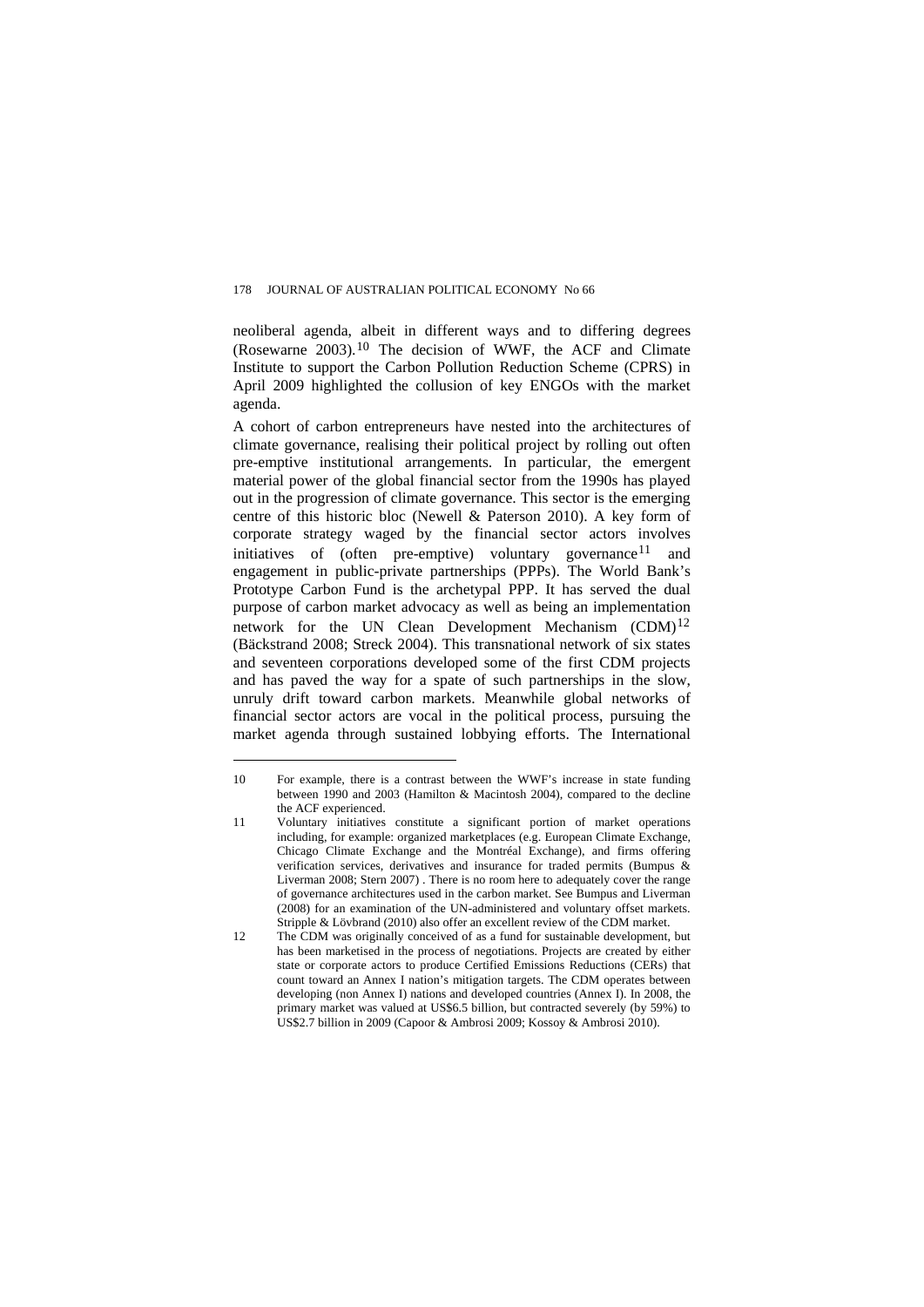Emissions Trading Association (IETA), for instance, is an association of 174 firms with an interest in the carbon market. It is highly influential in the United Nations Framework Convention on Climate Change (UNFCCC) negotiations and was crucial in the retention of international commitment to emissions trading after the US withdrawal in 2001 ([Newell & Paterson 2009](#page-0-2)).

However, the carbon market is not an easily realised project. The future of proposed market mechanisms for climate mitigation is uncertain in key OECD nations including the United States, Japan, Canada and Australia. Debates in these nations have been waged fiercely, with contestation reflecting deep seated tensions over economic growth, international cooperation, responsibility and distributive justice. The dismal status of international negotiations over a binding Post-Kyoto agreement means a key mechanism for guaranteeing market demand and supply is in serious doubt. Kyoto although nonbinding, remains an essential normative tool with which emissions trading markets harness power and legitimacy. The legitimacy of carbon markets has been questioned within the UNFCCC and outside it. Actions of the Bolivarian Alliance for the Americas  $(ALBA)^{13}$  $(ALBA)^{13}$  $(ALBA)^{13}$  alongside Tuvalu and the Alliance of Small Island States (AOSIS) in Copenhagen present as signs of disaggregating, but potentially strengthening, power in the South and a move away from the dominant agenda of Organisation of the Petroleum Exporting Countries (OPEC) in the G77. Likewise, the emergent climate justice movement has contested carbon markets at key sites across the globe (see the penultimate section of this paper).

Finally, the Australian debate over climate policy is a prime example of the shifting ground of climate politics. Organised dissent against the CPRS (from the right, and the left to a lesser extent) has triumphed at least temporarily. Abbott's ascension to Liberal leadership and inflammation of the debate with anti-tax rhetoric figured as the most powerful interjection. Aided no doubt by the failing international commitment to a post-Kyoto agreement and Rudd's inability to following through on the social democratic flourish underpinning the former government's commitment to emissions trading or the more progressive, though not climate change oriented, Resource Super Profits Tax. Meanwhile, the Australian Green Party's position that the CPRS

<span id="page-13-0"></span><sup>13</sup> Venezuela, Cuba, Bolivia, Nicaragua and Ecuador.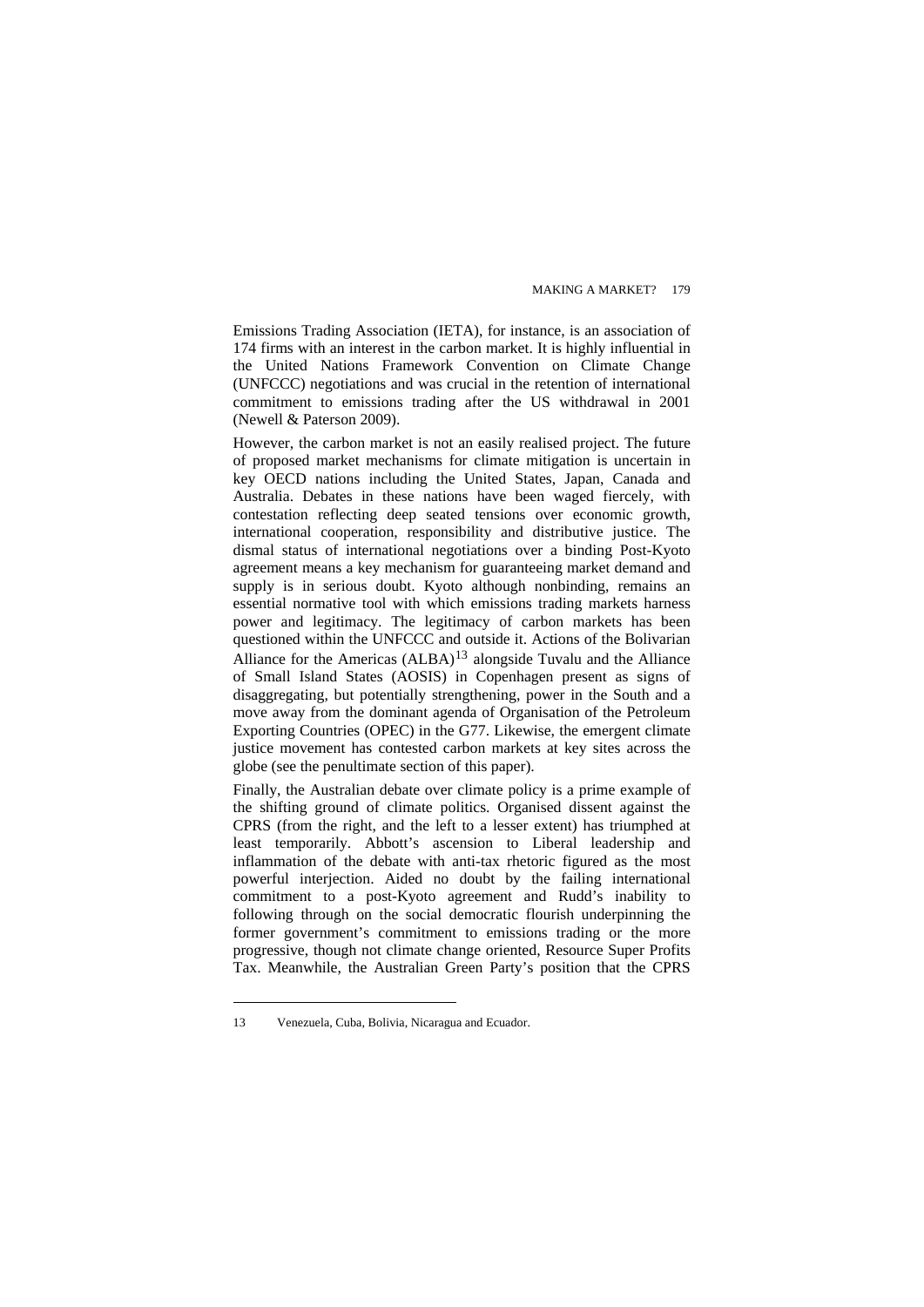was 'worse than doing nothing' played a significant role in contesting the corporate capture and ecological vagaries of cap-and-trade. The resultant *status quo* has resulted in a debate wholly confused about what it is we are debating. Prime Minister Gillard wants to form a consensus, though on what, remains unclear. Marius Kloppers, CEO of BHP has warmed to a carbon tax [\(Lee 2010](#page-0-2)). Abbott continues the anti-tax rhetoric. The Greens are currently calling for a 'carbon price' (read carbon tax or capand-trade?) with the majority of the climate change movement agreeing, save one socialist organisation and a network of climate justice activists with which I am affiliated.

Despite the continued commitment to the climate market agenda, we might optimistically maintain that in 2010 a little space opened up to rethink the parameters of climate politics. At the very least the activities of state, corporate and civil society building the climate market agenda when taken together are incoherent in some respects, and therefore contestable. Those would-be champions of climate markets have not secured a hegemonic economic, political, moral and intellectual unity in the process of contestation ([Gramsci 1971: 181-182\)](#page-0-2).

In light of these fluid formations, I now turn to the second question of this work: is there any space to realise non-market alternatives for climate change mitigation? Put another way, what forms do counterhegemonic forces take, and what is their potential? There are two contrasting political orientations visible in the climate movement, identifiable by two distinct types of discourse: climate action and climate justice.<sup>[14](#page-14-0)</sup> These two bents are investigated keeping in mind the challenge

<span id="page-14-0"></span><sup>14</sup> The ensuing discussion is particularly informed by my observations of the Australian climate movement. The distinction made between political orientations of 'climate action' and 'climate justice' is not easily substantiated, not least of all because of the diversity of movement praxis within and between groups. However, it presents as a common nominal distinction made by climate activists particularly in Australia, Northern America and Europe. In Australia climate action is the preferred discourse for ENGOs and the network of 'Climate Action Groups'. A similar partition became evident within social movements at the Copenhagen UNFCCC between the ENGO-led tck tck tck campaign and the Reclaim Power protest. And in 2010 an exchange between the 1 Sky initiative led by Bill McKibben among others and a host of climate justice collectives who figured their political project in contrast to the former organisation's tendency toward professionalised, policy-oriented reform campaigns (see both open letters, [Bailey](#page-0-2)  [et al. 2010;](#page-0-2) [Wood 2010\)](#page-0-2). In light of this, grouping movement activities and networks along these lines is much neater than division according to organisational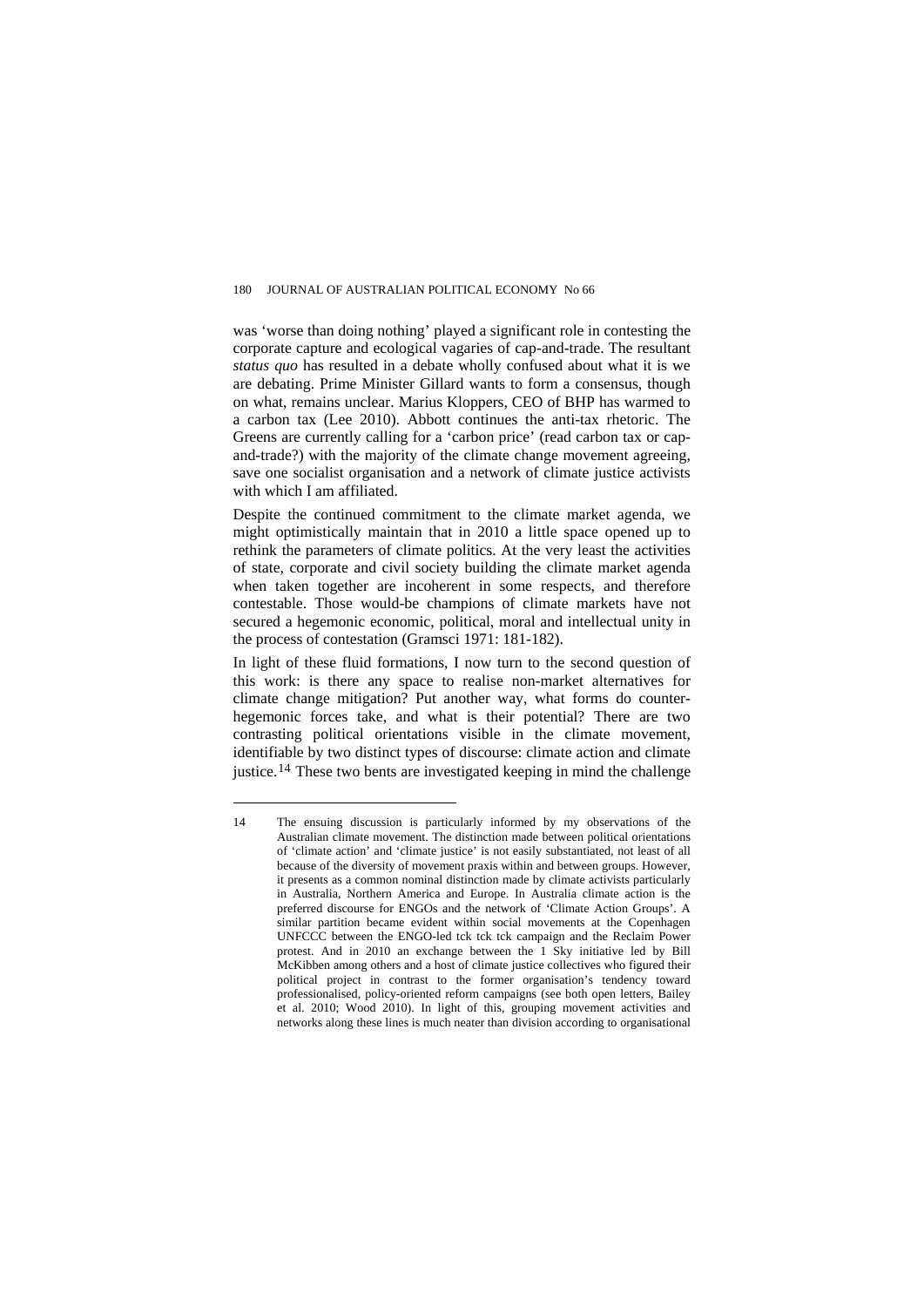at hand, the imperative to finding openings for change that do not lead to co-optive capture whilst simultaneously building constituencies on the ground [\(Carroll 2007: 39\)](#page-0-2). Networks organising for climate action and for climate justice each face dilemmas in the process of contestation. Both grapple with the task of organising for social and political change, albeit with differing predispositions. There is an open question waged throughout the remainder of this work asking how might these orientations meet and potentially realise common strategic visions?

## **Climate Action**

 $\overline{a}$ 

Climate action presents in the political field as an orientation seeking instrumental institutional goals, that is, either creation or reform of institutional mechanisms in the order of national and international cooperation over decarbonisation. Those who use this phrase in the process of contestation are invariably calling for a binding international treaty with strong aggregate international and national emissions reduction targets. In addition, climate action advocates frequently focus on the urgency of climate change drawing parallels to state mobilisation of resources during the World Wars.

Climate governance has not only taken shape alongside the emergent power of transnational capital, but also the organisation of professional transnational interest groups from the 1990s ([Goodman 2007](#page-0-2); [Josselin &](#page-0-2)  [Wallace 2001\)](#page-0-2). The discourse of climate action originated within the advocacy work of non-governmental organisations on national and international levels. Thus the political and tactical agendas often associated with this orientation can be in part understood in reference to the increasing professionalization of social action on climate change. Among the hundreds of international NGOs seeking sway over global governance, environmental organisations have emerged and consolidated over the past 25 years, particularly in the urban centres of the global North. They include the World Resources Institute, WWF, Sierra Club, Nature Conservancy, Greenpeace and an umbrella alliance created in 1989, the International Climate Action Network (ICAN). In the previous section, I discussed the explicit legitimating role some of these

form or ideology only. The summary provided here is intended as a grounded analytic frame to inform further sociological investigation.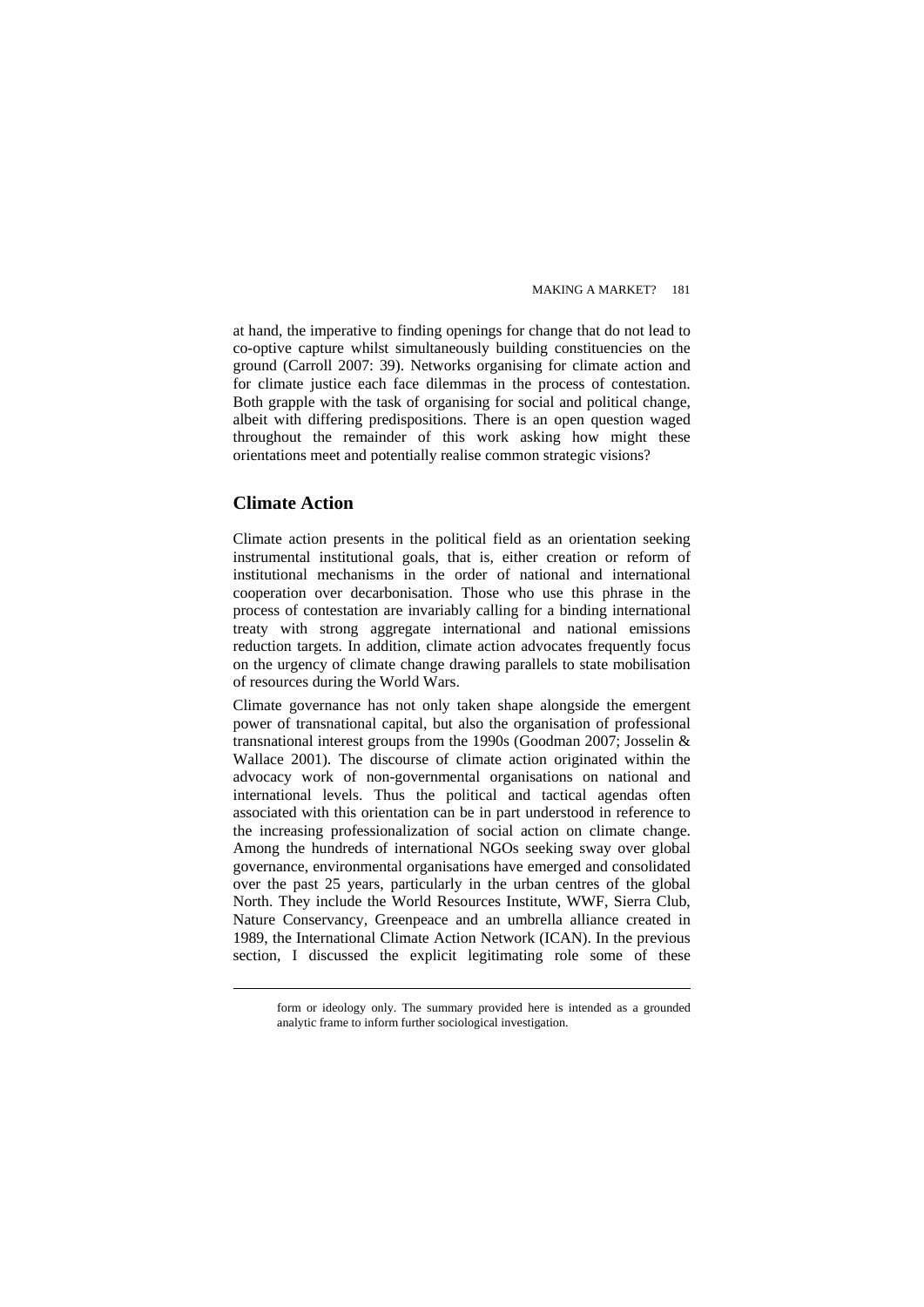organisations have played in market-oriented climate governance. At other moments and sites in the contestation over climate change, peak groups lead the way in reformist agendas less obviously supportive of the market agenda.

The national and transnational networks of ENGOs and community groups orienting around this discourse are agnostic, or perhaps more rightly understood as ambivalent about the role of market mechanisms for climate mitigation, most of the time favouring the win-win logic of ecological modernisation ([Hajer 1995\)](#page-0-2). Ecological modernisation is a concept used to capture a normative trend in environmental politics which rests on the assumption that the 'external costs' of capitalism and the industrial system can be internalised into existing institutional and economic structures [\(Mol, Sonnenfeld & Spaargaren 2009\)](#page-0-2). Actors who carry the ecological modernisation project seek to invert the logic of opposition between the prevailing economic order and ecological values, recapitulating ecological issues as an opportunity for continued profit.

ENGOs have played a role in creating public expectation and backing for state responses to climate change in Northern industrialised countries for the most part. To a lesser extent ENGOs have set the terms of the debate beyond acceptance of the need to act [\(Newell 2000\)](#page-0-2). In a tangled web of cause and effect, the better resourced and institutionalised ENGOs have tended to operate within, and substantiate the techno-managerial suppositions of climate governance. In doing so, ENGOs fail to contest the neoliberal construction of nature, that is, seeing nature itself as a marketplace, where optimal resource use and market value are purported to find common cause ([Doyle 2000](#page-0-2), [2010;](#page-0-2) [Goldman 1998b,](#page-0-2) [2001](#page-0-2)). Thus the discourse of climate action campaigning for 'strong targets', 'climate solutions' and 'clean technologies' belies a political strategy that seeks seemingly neutral ground in the process of contestation, away from more radical confrontations and ideological overtones.

The plethora of NGO published reports meticulously detailing potential energy scenarios are important means of making the normative case for decarbonisation (e.g. [Saddler, Diesendorf & Denniss 2004](#page-0-2); [Teske &](#page-0-2)  [Vincent 2008](#page-0-2); [Wright & Hearps 2010\)](#page-0-2). The epistemology behind this orientation owes much to the disciplines of science, economics and engineering. However, establishing the existence of technical capabilities often begs bigger political questions concerning the nature and extent of reform sought after. The recent Beyond Zero Emissions report for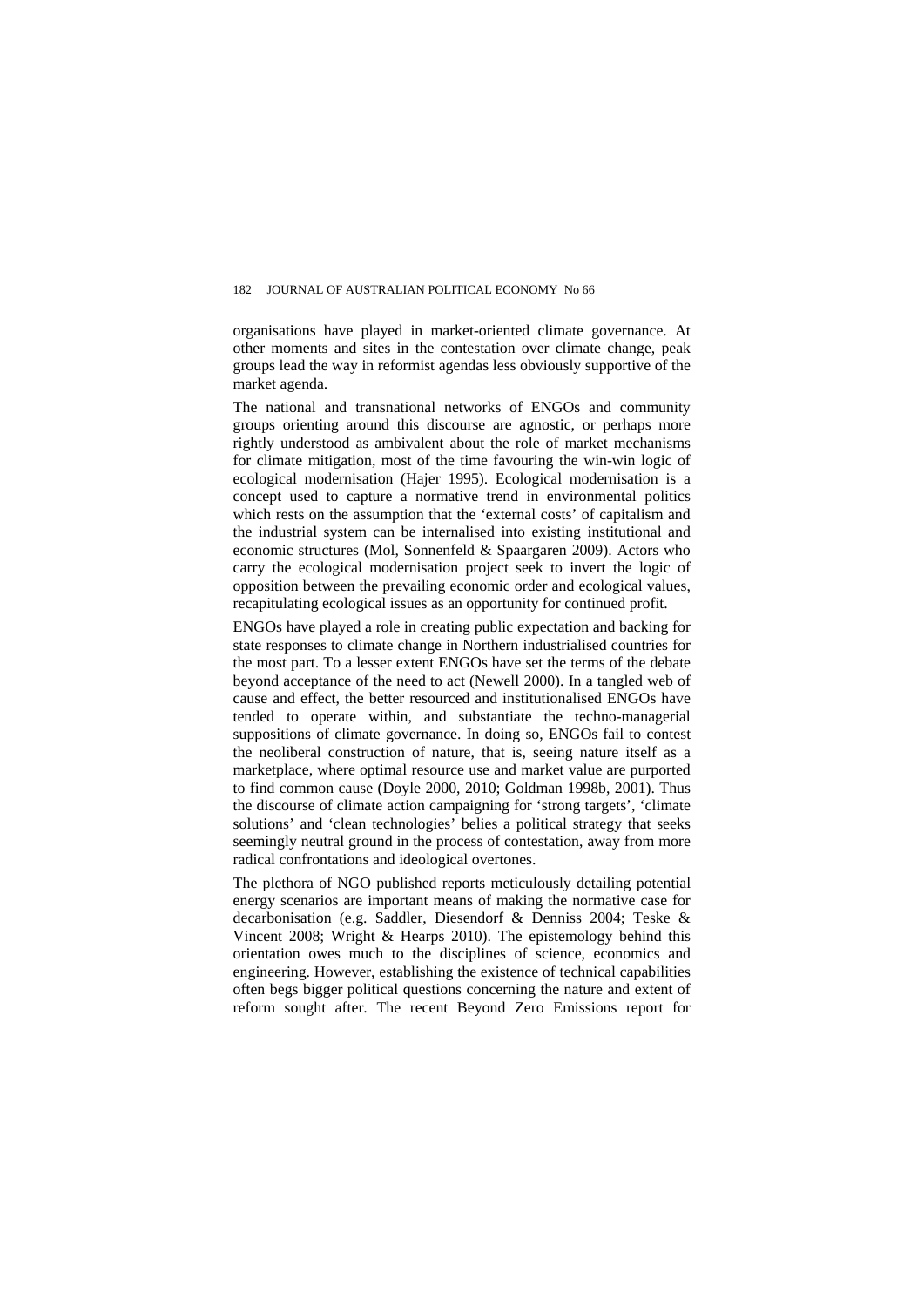instance claims it is neither anti-growth nor anti-business [\(Manning](#page-0-2)  [2010](#page-0-2)), and again we see the logic of ecological modernisation emerge. Their reasoning is explicitly geared toward the technical problem as they see it, assuming the political agenda will flow from there. The bold vision for decarbonisation raises the question how might government agencies be moved to mobilise resources (an estimated \$37 billion a year for 10 years)? And how might the intimate state/capital connections be at least reformed? Meanwhile, the silence in reference to the market agenda is deafening.

At the grassroots of the climate movement in Australia<sup>[15](#page-17-0)</sup> there is also a kind of complicity with the carbon market agenda, though admittedly the seeming political middle ground has certainly contributed to the popular appeal of this movement in industrialised countries in the mid-2000s. The central focus of the national network of community groups (titled Climate Action Groups or CAGS) across Australia in 2009 was participation in a transnational initiative led by US environmentalist Bill McKibben. *350.org* inspired community groups to build an international symbolic campaign in the lead up to the UNFCCC COP15. The campaign policy sought an international binding emissions target in the Post-Kyoto treaty.[16](#page-17-1) It is an impressive exercise in the global political imaginary, bringing the challenge posed to us by climate science into a significant array of locations, into people's lives via collective mobilisations. The need to stabilise emissions is harnessed to mobilise on a universal basis – perhaps also understood as a latent expression of global climate justice. However, the potential for the 350ppm signifier to mobilise either states or a transnational movement beyond moments of symbolic protest is fraught. Evocative of cosmopolitan politics, this form of political praxis is challenged in locating its global citizenry in the local jurisdictions struggle over how climate change must be waged.

<span id="page-17-0"></span><sup>15</sup> In the last four years a climate movement has emerged that is distinct from the Australian environment movement. It includes many individuals (predominantly from white middle class backgrounds) who have been politically mobilised for the first time. The formation of what is now approximately 80 active local Climate Action Groups was initially supported by state Conservation Councils.

<span id="page-17-1"></span><sup>16</sup> On an international day of climate action, they produced 5,200 events capturing images of people signifying the number 350 in more than 180 countries and held silent vigils in Copenhagen and across the world in December. In Australia, Climate Action Groups, GetUp and the Nature Conservation Councils enthusiastically took up the project.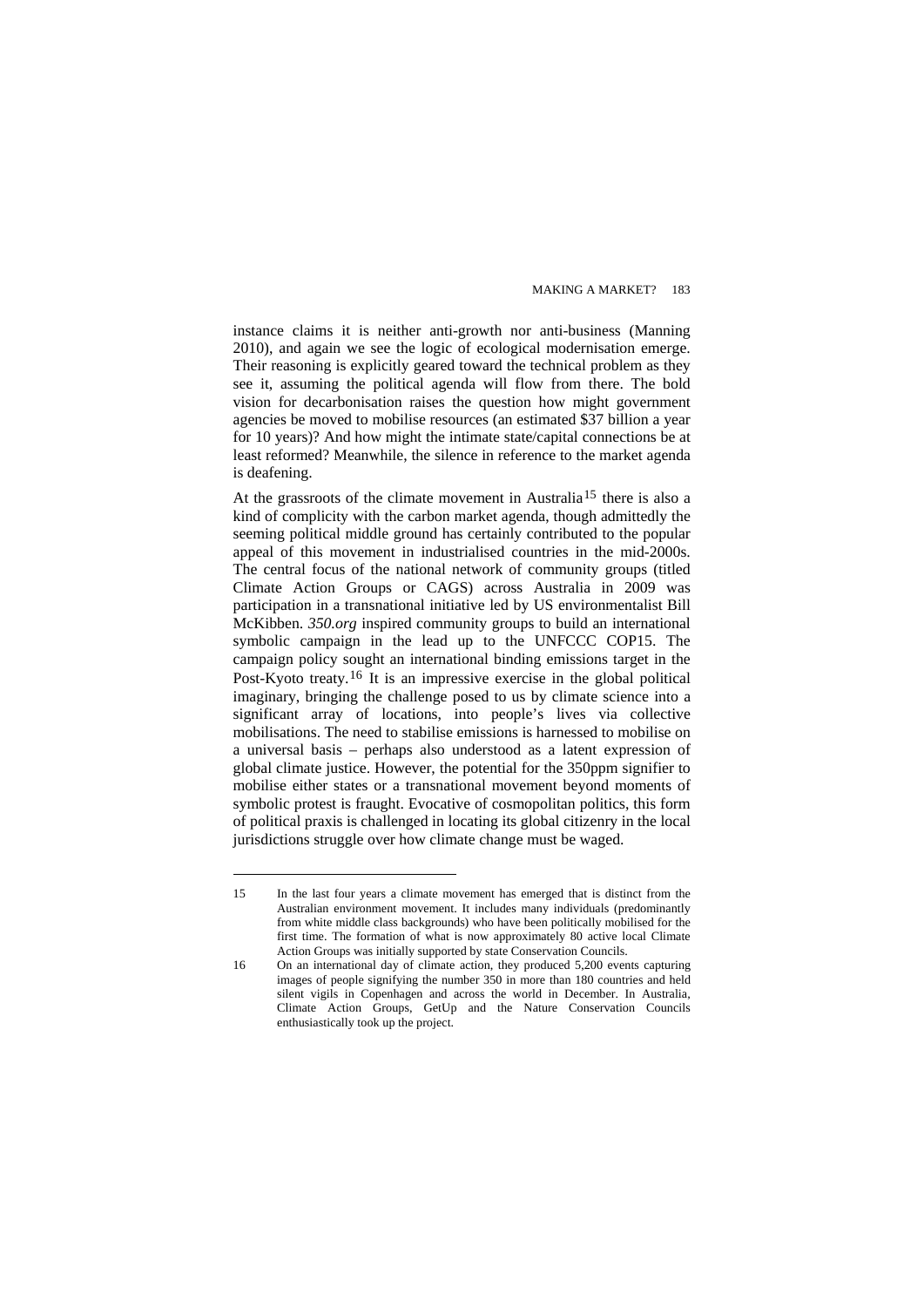On the whole, those calling for climate action rarely raise the questions of economic growth, the veracity of market-regulation, or the inequalities bound up with climate change. On the question of the carbon market there is striking ambivalence. In 2009, the climate action movement was all but silent on the emissions trading debate. Interestingly, there has been some internal debate over emissions trading in the movement. The national Climate Action Summit at the beginning of that year saw the movement network commit to ensuring the CPRS would not become law at its national meeting, but refrained from taking an in-principle stand against emissions trading.[17](#page-18-0) In 2010 the network voted to reject emissions trading outright. In addition, however, the network agreed on a national campaign goal to install a price on carbon. Limited discussion has occurred over the likelihood that the Greens' former and likely future proposal to set an interim price on carbon based on the CPRS structure is compatible with the Labor government's continued, albeit faltering, commitment to an emissions trading scheme.

In sum, the logic and politics of climate action are limited by an overinsistence on instrumentality and an uncritical view to existing institutional arrangements. I have suggested that this is due to the resistance on behalf of ENGOs and community groups to position themselves politically. Five Greenpeace activists scaled the Sydney Opera House during the Copenhagen UNFCCC meeting to drop a banner reading 'Stop the politics, climate treaty now' [\(Kwek 2009](#page-0-2)). The question to be asked is not how might the politics of the UN climate regime be stopped, but what kind of politics will forge the new trajectory needed? In the spirit of putting two forms of praxis in conversation with one another, I make the case for the climate justice orientation though I am not uncritical or unrealistic about this part of the movement's potential. Thus I proceed with caution. Gramsci acknowledged the ambiguity to resistance and refuted determinist explanations of false consciousness [\(Mittelman & Chin 2005](#page-0-2)). We can understand the climate (action) movement's ambivalent relationship to the question of carbon markets, as part of the process of contestation itself. The former critique is not intended to propose the politics of climate action and its advocates are misled, suffering Marx's false consciousness. Gramsci had something to say on this:

<span id="page-18-0"></span><sup>17</sup> In 2009 and 2010 the network came together for a national Summit, where participants develop shared goals and campaigns.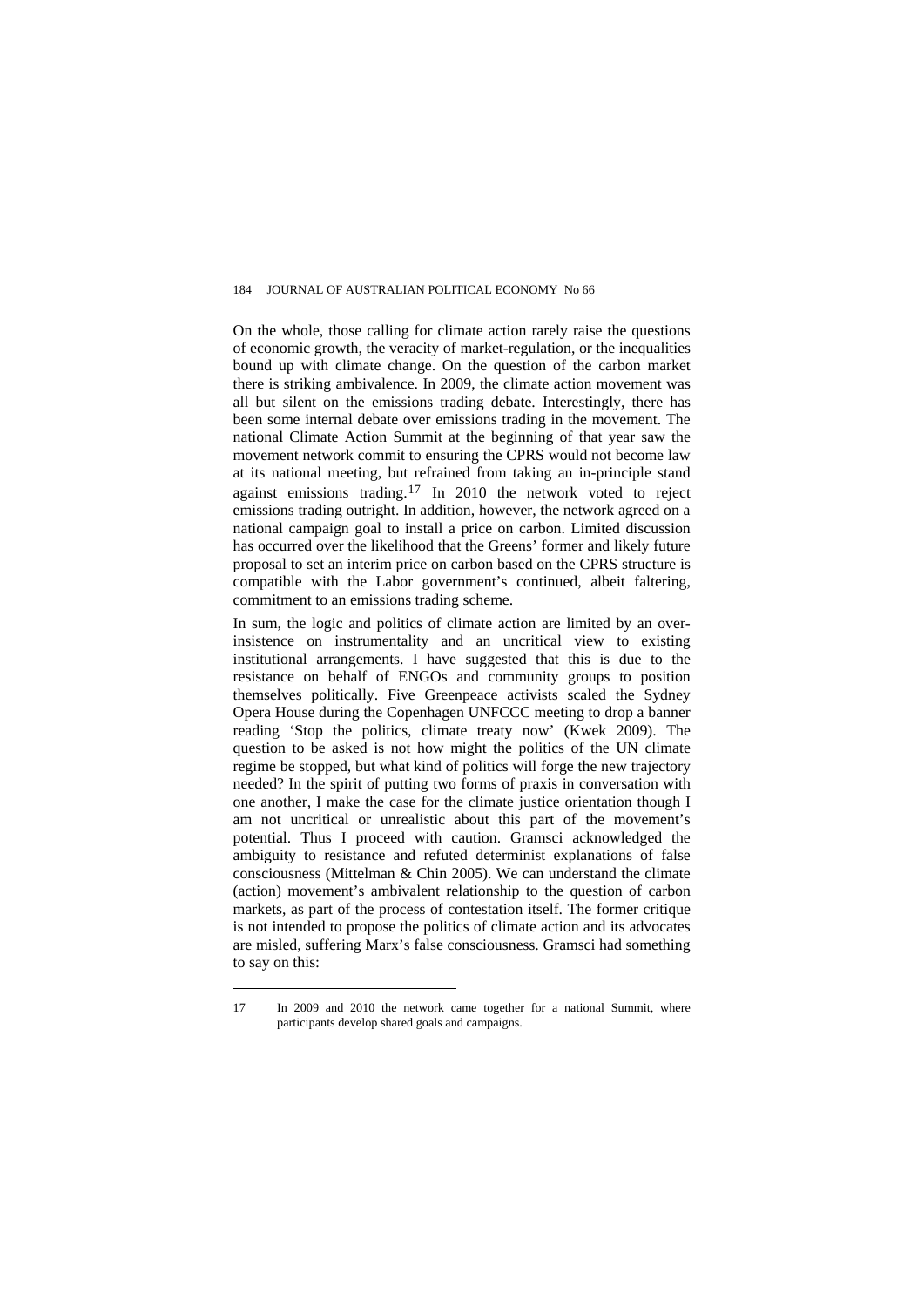If one applies one's will to the creation of a new equilibrium among the forces which really exist and are operative – basing oneself on the particular force which one believes to be progressive and strengthening it to help it to victory – one still moves in the terrain of effective reality, but does so in order to dominate and transcend it (or to contribute to this). What 'ought to be' is therefore concrete; indeed it is the only realistic and historicist interpretation of reality, it alone is history in the making and philosophy in the making, it alone is politics. ([Gramsci 1971: 172\)](#page-0-2)

I acknowledge the undesirability of ideological purism, but am aware of the need to find another trajectory. As a contribution to a new equilibrium then, I explore the possibilities and dilemmas of climate justice.

## **Climate Justice**

A new paradigm for radical critique of market-oriented climate governance has emerged, born of the movements for global and environmental justice, and harbouring a fresh set of potentials and dilemmas [\(Goodman 2009](#page-0-2)). Climate justice refers to a philosophy of praxis that envisions economic, political and cultural re-organisation. In many cases, but not all, the political change sought after presents as calls for post-capitalist (indeed post-patriarchy and post-colonial) transformation. The climate justice movement is a transnational network of social movement organisations, autonomous collectives and more recently involving alliance with two Latin American states (Bolivia and Venezuela). Those who organise for climate justice have taken up two interwoven agendas, one reactive, one proactive. Firstly, they seek to refute, resist and ultimately undermine the technological redecoration of fossil fuels and market-oriented 'false solutions' to climate change that aggravate rather than resolve the iniquitous causes and effects of climate change. Secondly, a positive agenda is sought so that not only is the hegemony of market solutions stripped away, but a new political, economic and cultural organisation of society is made possible.

Alongside the transnational proliferation of corporate power in the 1990s, and the emergence of (institutionalised) global civil society, global resistance movements more firmly planted on the ground have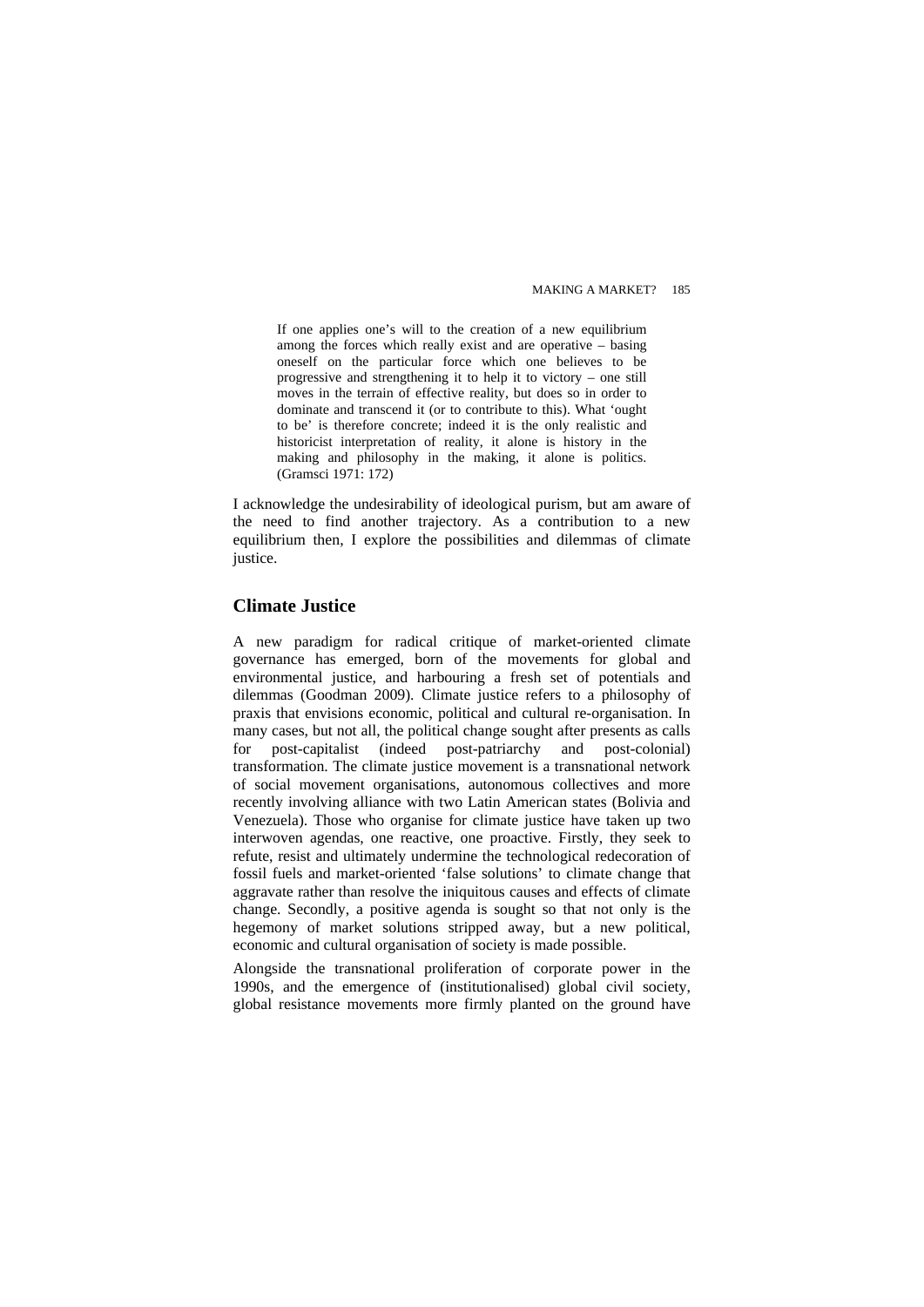arisen. Two overlapping philosophies of praxis have emerged: environmental justice<sup>[18](#page-20-0)</sup> and global justice. They have shared ethics resting upon reclamation of the commons in the face of corporate globalisation ([Goldman 1998a](#page-0-2); [Klein 2004](#page-0-2)). In contrast to the onedimensional notion of the commons in liberal political theory and economics, the commons for global justice activists is material and symbolic, multi-scaled and dynamic ([Goldman 1998a\)](#page-0-2). This informed the multi-pronged strategy of this movement of movements. Accordingly, anti-dam activists in the Narmada Valley of India, peasant farmers in Thailand fighting water and land hungry golf courses, urban Europeans Reclaiming the Streets with carnival-style protest and mining protestors the world over have each been challenging the same forces behind relentless commodification and eco-social enclosure on multiple axes ([Johnston 2006](#page-0-2)).

These networks waned in the post-September 11 world, and perhaps under the weight of their own radical pluralism. But they have since been reinvigorated in climate justice campaigns, focused upon the carbonintense sources of climate change and the markets that protect them. Echoing the praxis of justice globalism, climate justice assumes that current political and social structures can be transformed through collective prefigurative politics [\(Carroll 2007\)](#page-0-2). By extension, the climate crisis also brings a new generative potential. The confrontation between capital accumulation and ecological survival creates a universal imperative to live differently [\(Goodman 2009](#page-0-2)).

Civil disobedience at the emissions-intensive sites in the North marks a politics of refusal. 'Direct action' taken to halt the operations of coal mines, coal ports, airports, and the European Climate Exchange at Climate Camps disrupts the everyday permanence of polluting industry, albeit for no more than a day. The first Climate Camp was held in 2006 at Drax coal-fired power station in Yorkshire, a second at London

<span id="page-20-0"></span><sup>18</sup> Environmental justice emerged in the US from community mobilisation against toxic pollution disproportionately dispersed in poor indigenous and African American communities. Environmental justice activists connected environmental degradation to the social and political grievances evoked by the civil rights movement ([Pezzullo & Sandler 2007](#page-0-2)). Into the 1990s, environmental justice movements in the North and South forged transnational networks. They insisted ecological issues should be taken up in conjunction with struggle against the local injustice that trails the operations of transnational resource companies and pose a challenge to the capitalist growth economy ([Pellow & Brulle 2005](#page-0-2)).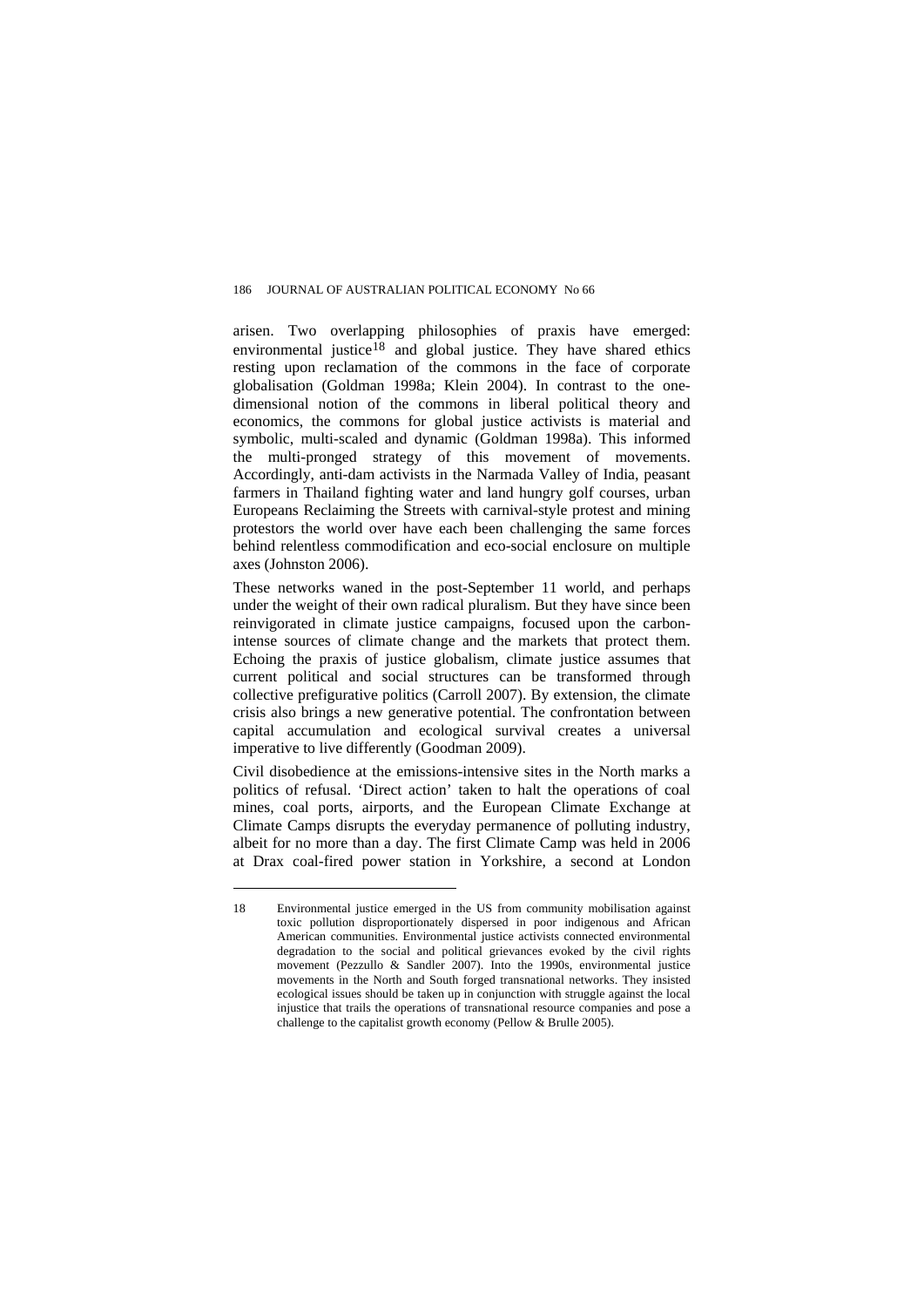Heathrow airport in 2007, and a third at Kingsnorth power station 2008, and camps have since been held in over a dozen other sites across the world in 2009 and 2010. Climate Camps in Australia have targeted coal expansion for national consumption and export at Newcastle coal port, long wall coal mining for steel production in the southern coal fields of Sydney and retention of the Hazelwood coal-fired power station in Victoria. These gatherings of usually 1000-2000 people fall far short of posing a structural challenge to polluting industries. Nonetheless, they are a generative site for not only instrumental action, but movement building and strategising.<sup>[19](#page-21-0)</sup> Indeed, in Australia Climate Camps are moments where the orientations climate action and climate justice come together. These sites of contestation are vital component to the struggle for climate justice, but not the only battle to win.

The slow drift toward markets in tradeable carbon rights must be resisted head on. A network of activist-scholars, leveraging expertise and producing meticulous exposés uncovering the realities of carbon markets on the ground, supports a grassroots struggle in the South and North ([Bond 2007](#page-0-2)). The Clean Development Mechanism (CDM) was the seminal carbon market institution challenged by social movement collectives and critical scholars alike. With the installation of compliance emissions trading schemes and the 2005 ratification of Kyoto Protocol, the CDM was touted as a method of providing financial support for development in tandem with sustainable development. In response, social movement organisations, such as the Transnational Institute and Carbon Trade Watch, Sinks Watch, REDD-Monitor, FERN, Corporate Europe Observatory and Friends of the Earth, have revealed the promise of these projects to be false.[20](#page-21-1) Inch by inch they seek to undo the hegemony of

<span id="page-21-0"></span><sup>19</sup> This is a central premise underpinning the Climate Action Research Project. All of those interviewed in the project were recruited on the basis of their having a connection to these events.

<span id="page-21-1"></span><sup>20</sup> The criticisms waged at CDM projects have highlighted the inherent injustice involved in offsetting continued emissions intensive activity in the North, and illustrate that these offsets effectively rewards carbon intensive planning and practice. They have questioned both the environmental efficacy of projects and the honesty of corporate self-monitoring, as well as roused as a deeper suspicion that business' ardour for quick, short term profit can be reconciled with emissions reductions in the long term (e.g. [Brunnengräber 2009](#page-0-2); [Gilbertson & Reyes 2009](#page-0-2); [Lohmann 2001,](#page-0-2) [2006;](#page-0-2) [Smith 2007\)](#page-0-2). Most worrying is the reported eviction of rural and indigenous peoples via acts of enclosing land for corporate ownership, lost livelihoods and the corruption of recorded mitigation data (e.g. [Bachram 2004](#page-0-2);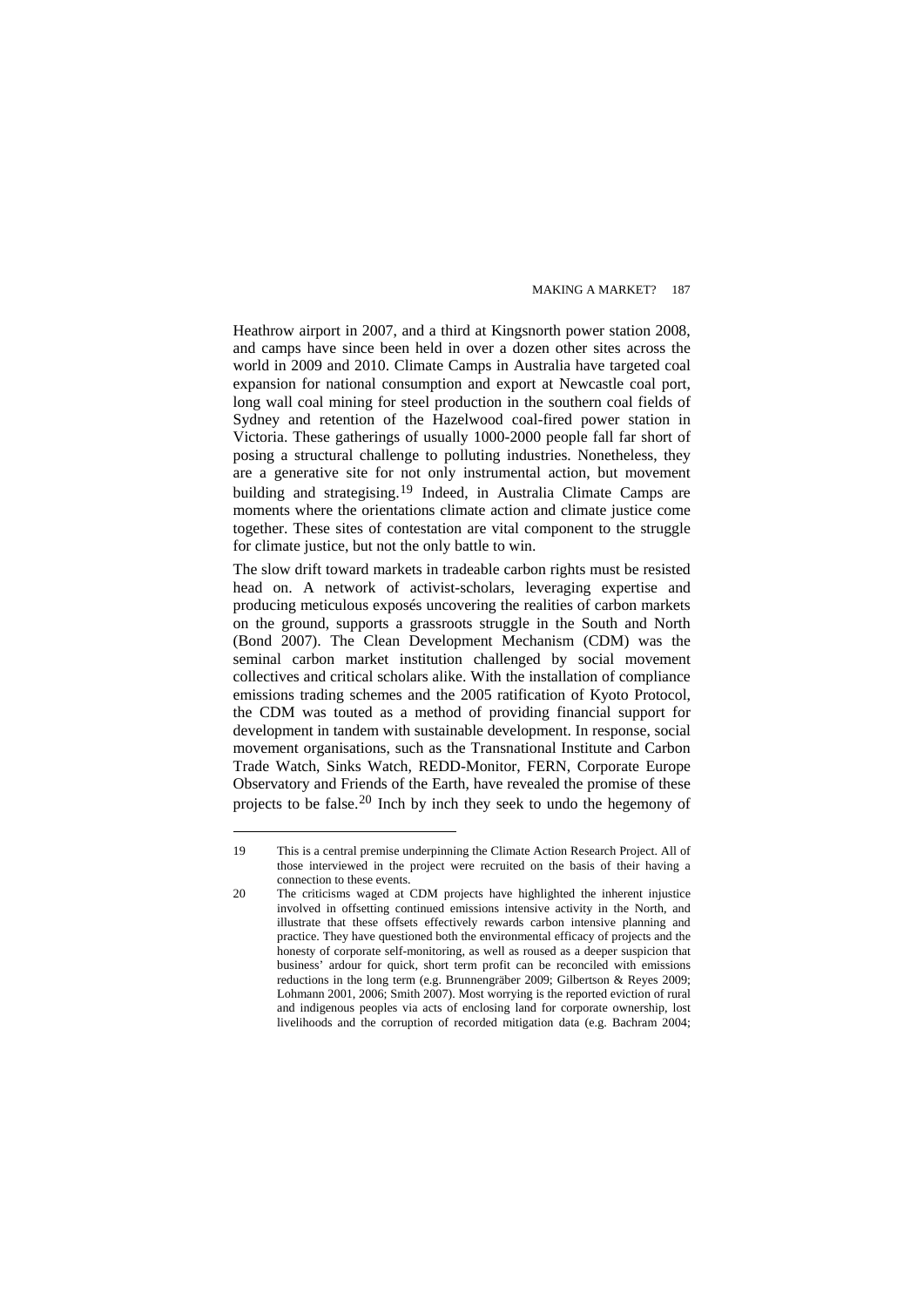neoliberalism at the sites of its carbon market. These investigations highlight the situated, iniquitous effects of carbon markets. The epistemic basis of these critiques begins from a rejection of the commodification of nature in the first instance. Thus their efforts wage an epistemological challenge to the neoclassical formulations of climate change as a resolvable externality.

In its search for a material basis, climate justice figures itself as simultaneously local and global praxis generating North/South solidarities along the way. In these forms of resistance we see Harvey's dialectic at play between the militant particularism of lived struggle and times of critical distance serving to formulate global ambitions [\(1996:](#page-0-2)  [44](#page-0-2)). The World People's Conference on Climate Change and the Rights of Mother Earth held in April 2010 exemplifies this. The potentials and dilemmas involved with forging a cohesive, proactive, transformatory climate politics were in stark display here.

On the 19-22 April, over 30,000 people gathered on a sports field in Bolivia's Cochabamba, an alternative climate summit was held replete with an alternative set of agendas. Seventeen working groups undertook the collaborative task of fleshing out a vision and programme for climate justice. The event culminated in a 'People's Agreement' on climate change. After laying out an anti-capitalist position on climate change, five key proposals (among others) were communicated [\(PWCCC 2010a](#page-0-2)):

- The obligation of developed countries to honour their climate debt toward developing countries and Mother Earth.
- A World Referendum on climate change and related issues.
- Establishment of a UN Universal Declaration of the Rights of Mother Earth.
- Establishment of an International Climate and Environmental Justice Tribunal.
- The creation of a mechanism to REDD+ for the management and conservation of forests that is not based on the carbon market regime, that respects the sovereignty of states,

[Dada 2007; Isla 2009; Reddy 2007](#page-0-2)). These trends seem certain to be repeated with the imminent marketisation of the UNFCCC REDD scheme [\(Al Jazeera 2009](#page-0-2); [Densham](#page-0-2) *et al.* 2009; [Goodman & Roberts 2009;](#page-0-2) [Hall 2008;](#page-0-2) [Okereke & Dooley](#page-0-2)  [2010\)](#page-0-2).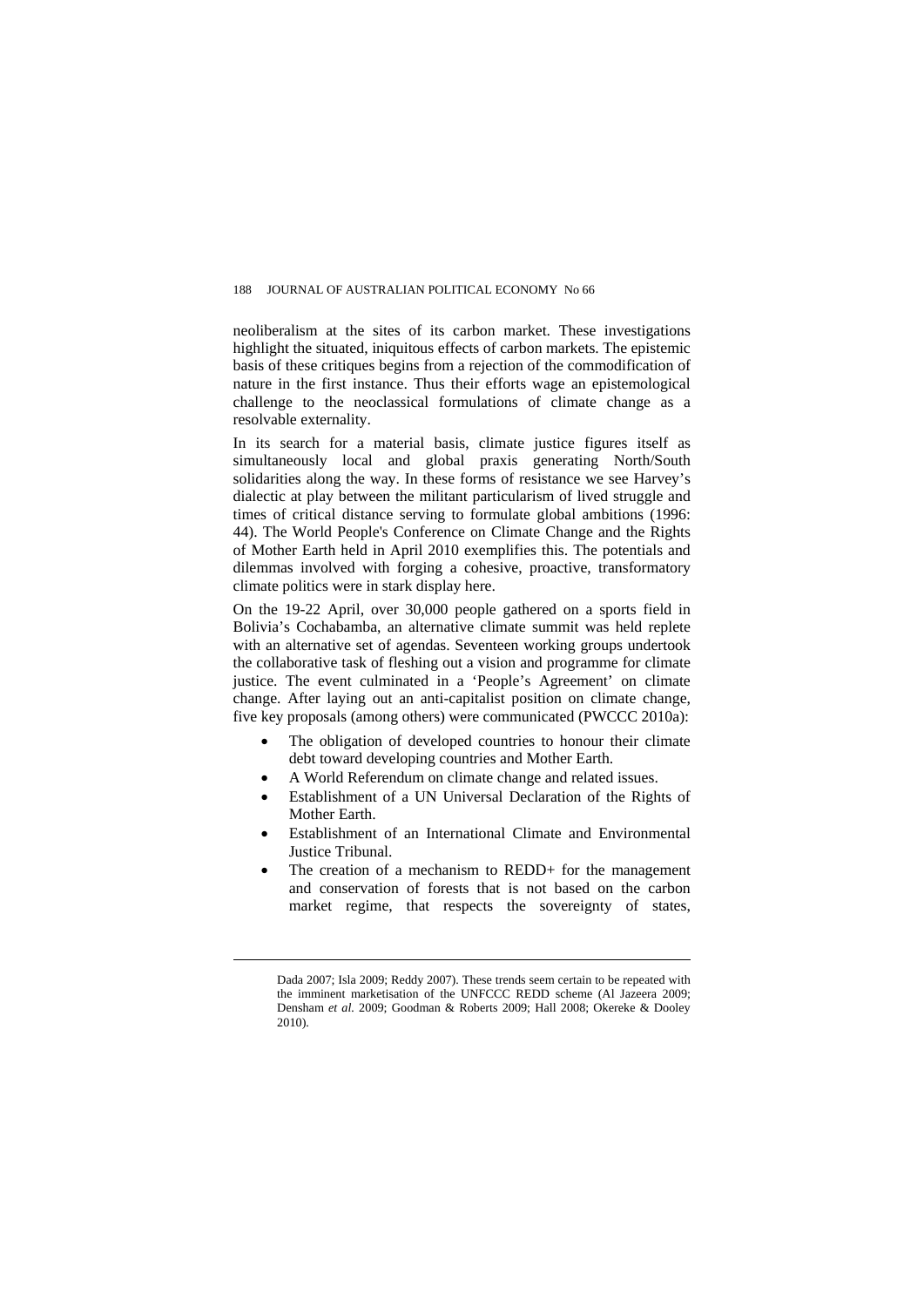guarantees the rights and participation of indigenous peoples and forest dependent communities.

There is significant potential in this vision seen through the normative claims for an anti-capitalist climate justice, historical responsibility and a critique the UN-REDD scheme as the next site of carbon market extension. However, the strategic content behind this vision will disappoint those looking for tangible and perhaps more instrumental objectives from the Summit ([Schultz 2010](#page-0-2)).

If we take the example of Climate Debt, a question goes begging. Which institution might deliver the transfer of wealth this notion implies? Moreover, does this formulation reduce historical responsibility to a financial transaction? The report of this working group alludes to larger questions in regards to the scale on which justice can be realised ([PWCCC 2010b\)](#page-0-2). Where do responsibilities lie? And to what extent could inter-state transfer of technologies and finance (however unlikely) deliver justice to the global South? Similar questions hold for the prospects of holding the proposed global referendum on climate change in 2011. The proposal for REDD+ can likewise be read as a commitment to the flawed UNFCCC process, a tactical orientation that goes highly contested in climate justice networks.

In addition, the movement's alignment with the Bolivian state brings up interesting questions. The Pachakuti Indigenous Movement (PAM), an indigenous political party hosting Working Group 18 was excluded from the Cochabamba conference by the Bolivian government. Mesa (table) 18 was focused on environmental issues such as Bolivia's continued resource extraction, notably oil and gas. The government refused their admission on the basis that these were local issues, not appropriate for the international summit. However, the tensions apparent do not warrant a dismissal of the Bolivian state's role in building power for climate justice.

The complications and potentials of social movement engagements with the Bolivian state are far from clear cut [\(Solnit 2010](#page-0-2)). Productive tensions like this are food for thought for those seeking evidence for viable post-capitalist climate hegemony. The Cochabamba conference has sparked movement reflection on the current prospects for actually existing eco-socialism, and more generally questions of engaging with states and thereby what state policy and reform should be aimed for are being broached (e.g. [Building Bridges Collective 2010](#page-0-2); [Goodman &](#page-0-2)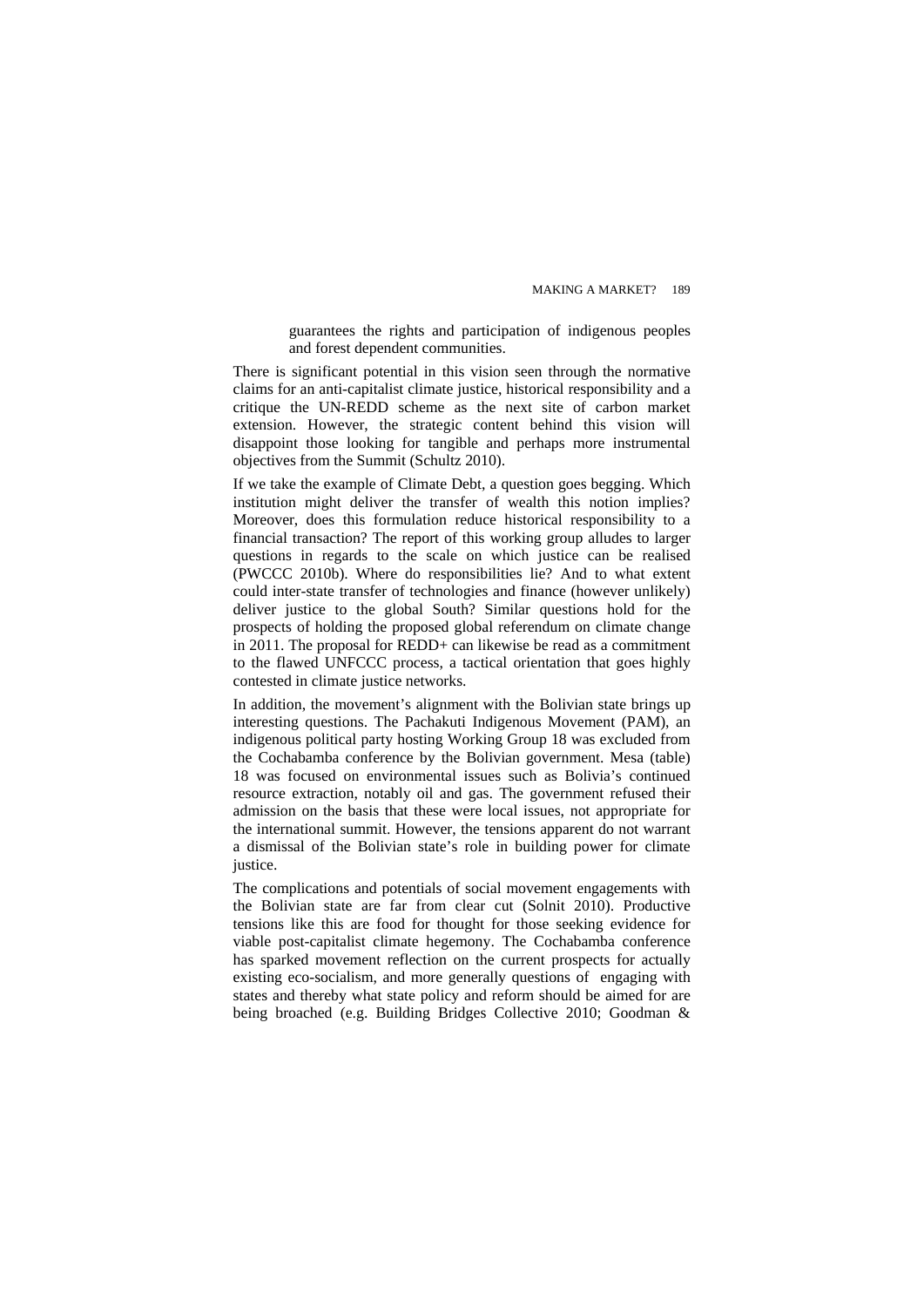[Rosewarne 2010](#page-0-2)). A familiar explanation for what is prompting these quandaries has been offered: contradictions exist between the discourse of climate justice and the material basis [\(Müller 2010\)](#page-0-2). This juncture runs along two veins: the limits of state socialism and, more generally, the movement's failure to institutionalise itself as force to replace neoliberal hegemony (*[ibid.](#page-0-2)*). To my mind, the future task at hand will be realising sufficient political agency to re-vision state and inter-state institutions, whilst remaining in sustained struggle for climate justice from below. I do not have answers to this familiar bugbear, except to canvass the challenge as it relates to current trajectories in the climate justice movement. Nonetheless a movement for climate justice (or some iteration of this) seems the most fruitful site of agency in the contest over our climate.

#### **Conclusion**

To recap, this paper has delivered the following propositions. Those pursuing the climate market agenda are winning the long 'war of position', most notably through the agency of financial sector, state and international institutional actors, but also through the active support from ENGOs. However, the incomplete nature of the neoliberal climate project highlights distinct possibilities for social and political change. The resulting challenge lies in forging a philosophy of praxis and collective agency capable of inciting a paradigm shift beyond the market, and beyond the dilemmas of liberal compromise. I have proposed that the ENGOs and community groups organising for climate action are limited in their capacity to undo the hegemony of the market agenda. Ambivalence toward the market agenda and a distinct silence in regards to any form of political vision beyond calling for state-led regulation is ultimately serving as implicit support for the carbon market. By way of an alternative, I suggest that generating a popular movement for climate justice is paramount to the struggle against carbon markets, both in its reactive and proactive forms. In light of the strategic questions raised in Cochabamba, a most vital site for movement development will be realising post-capitalist institutional reforms, whilst remaining in sustained struggle for climate justice from below.

This work is a beginning only for political scientists and movement actors seeking the spaces through which a new, more fruitful, agenda for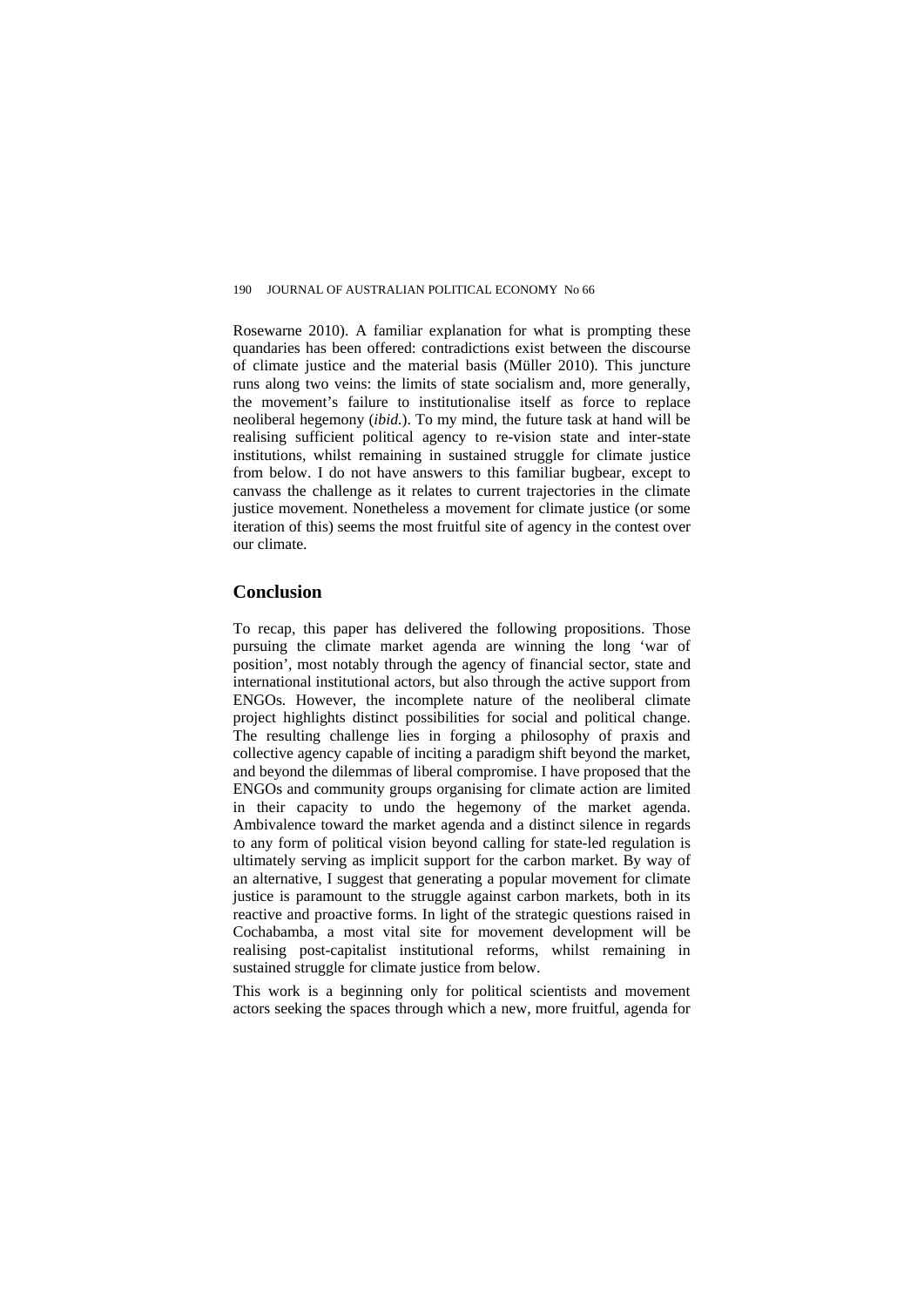climate politics might be conceived. I have contended that a neo-Gramscian philosophy of praxis and notions of hegemony and counterhegemony offer a valuable means through which contestation over climate change can be understood, critiqued and thereby invigorated. Gramscian insights assist a view of the full configuration of collectivities weighing in to the struggle over climate governance. Moreover, explicating the specific philosophies of praxis that figure as sites of consensual legitimation, as well as potential counter hegemony, serve as a means to re-link theory and practice. However, there is much more analytic work to be done in operationalising these ideas and pinning down the basis for a hegemonic trajectory toward climate justice. Further empirical research, prioritising the process of contestation in carbon market formation, will help steer critical analysis (inside and outside academia) forward. Movements for climate justice will lead the way.

*Rebecca Pearse is Research Assistant for the Climate Action Research Project (Cosmopolitan Civil Societies Research Centre, University of Technology Sydney)* 

#### *rebecca.pearse@uts.edu.au*

*The author thanks Stuart Rosewarne, James Goodman, James Hitchcock, Steffen Böhm, Kylie Benton-Connell, participants at a workshop in Hamburg and the anonymous reviewers for this journal, who each prompted clarifications and offered constructive suggestions for improvement.* 

#### **References**

Al Jazeera (2009), *Carbon Cowboys*, Al Jazeera, viewed 11 March 2010 <*[http://english.aljazeera.net/programmes/peopleandpower/2009/12/20091296040431607.h](http://english.aljazeera.net/programmes/peopleandpower/2009/12/20091296040431607.html%3e) [tml>](http://english.aljazeera.net/programmes/peopleandpower/2009/12/20091296040431607.html%3e)*.

Bachram, H. (2004), Climate fraud and carbon colonialism: The new trade in greenhouse gases, *Capitalism Nature Socialism*, vol. 15, no. 4, pp. 1-16.

Bäckstrand, K. (2008), Accountability of networked climate governance: The rise of transnational climate partnerships, *Global Environmental Politics*, vol. 8, no. 3, pp. 74-102.

Bailey, J., Golden, K.C., Hendricks, B., McKibben, B., Parish, B., Rateau, V., Speth, G. & Taylor, B. (2010), *An open letter to all people and organizations working to combat global warming*, 1 Sky, viewed 25 October 2010 <*[http://www.1sky.org/openletter>](http://www.1sky.org/openletter%3e)*.

Beder, S. (1996), Charging the earth: The promotion of price-based measures for pollution control, *Ecological Economics*, vol. 16, no. 1, pp. 51-63.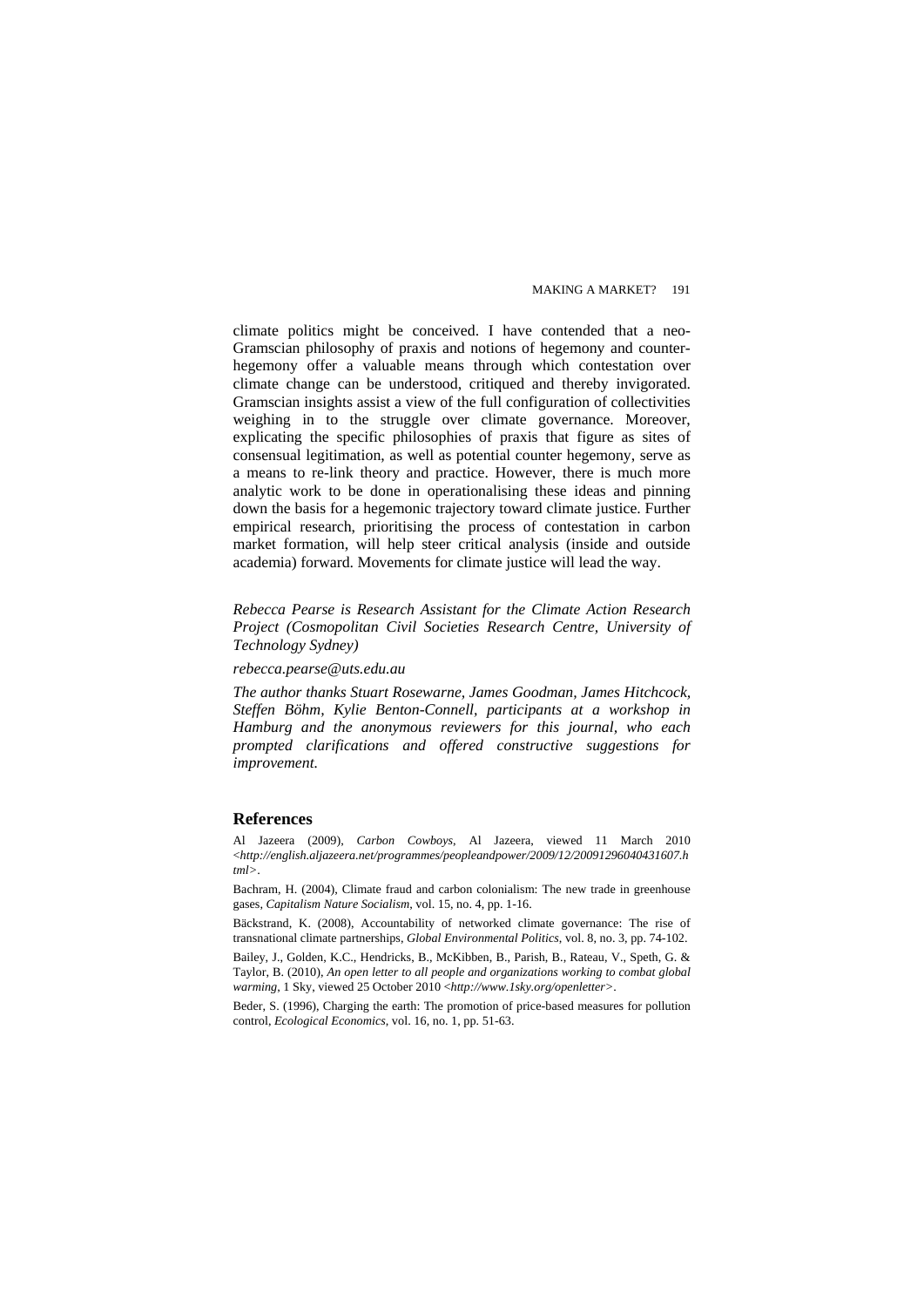Beder, S. (2001), Research note - Neoliberal think tanks and free market environmentalism, *Environmental Politics*, vol. 1, no. 2, pp. 128-133.

Bobbio, N. (1979), Gramsci and the conception of civil society, in C. Mouffe (ed.), *Gramsci and Marxist Theory*, London, Routledge, pp. 21-47.

Bond, P. (2007), Privatization of the air turns lethal: "Pay to pollute" principle kills South African activist Sajida Khan, *Capitalism Nature Socialism*, vol. 18, no. 4, pp. 5-20.

Braun, M. (2008), The evolution of emissions trading in the European Union: The role of policy networks, knowledge and policy entrepreneurs, *Accounting, Organizations and Society*, vol. 34, pp. 469-487.

Brunnengräber, A. (2009), Kyoto´s 'flexible mechanisms' and the right to pollute the air, in U. Brand, N. Bullard, E. Lander & T. Müller (eds), *Contours of Climate Justice: Ideas for Shaping New Climate and Energy Politics*, vol. 6, Uppsala, Dag Hammarskjöld Foundation.

Building Bridges Collective (2010), *Space for Movement? Climate Justice, Social Movements and the State*, viewed 20 September 2010 <*[http://spaceformovement.wordpress.com?2010/08/space\\_for\\_movement2.pdf>](http://spaceformovement.wordpress.com/?2010/08/space_for_movement2.pdf%3e)*.

Bumpus, A.G. & Liverman, D.M. (2008), Accumulation by decarbonization and the governance of carbon offsets, *Economic Geography*, vol. 84, no. 2, pp. 127-155.

Cahill, D. (2009), Is neoliberalism history?, *Social Alternatives*, vol. 28, no. 1, pp. 12-16.

Capoor, K. & Ambrosi, P. (2009), *State and Trends of the Carbon Market 2009*, Washinton D. C., World Bank.

Carroll, W.K. (2006), Hegemony, counter-hegemony, anti-hegemony, *Annual Meeting of the Society for Socialist Studies*, 31 May - 4 June,York University, Toronto.

Carroll, W.K. (2007), Hegemony and counter-hegemony in a global field, *Studies in Social Justice*, vol. 1, no. 1, pp. 36-66.

Carroll, W.K. (2009), Transnationalists and national networkers in the global corporate elite, *Global Networks*, vol. 9, no. 3, pp. 289–314.

Castree, N. (2008), Neoliberalising nature: The logics of deregulation and reregulation, *Environment and Planning A*, vol. 40, no. 1, pp. 131-152.

Dada, R. (2007), Bisasar community buy-in?, in P. Bond & R. Dada (eds), *Trouble in the Air*, Johannesburg, Centre for Civil Society and Transnational Institute, pp. 80-83.

DCCEE (2008), *Papua New Guinea - Australia Forest Carbon Partnership*, Department of Climate Change and Energy Efficiency, viewed 20 August 2010 <*[http://www.climatechange.gov.au/government/initiatives/international-forest-carbon](http://www.climatechange.gov.au/government/initiatives/international-forest-carbon-initiative/%7E/media/publications/international/png-australia.ashx%3e)[initiative/~/media/publications/international/png-australia.ashx>](http://www.climatechange.gov.au/government/initiatives/international-forest-carbon-initiative/%7E/media/publications/international/png-australia.ashx%3e)*.

Densham, A., Czebiniak, R., Kessler, D. & Skar, R. (2009), *Carbon Scam: Noel Kempff Climate Action Project and the Push for Sub-national Forest Offsets*, Amsterdam, Greenpeace International.

Doyle, T. (2000), *Green Power: The Environment Movement in Australia*, Sydney, UNSW Press.

Doyle, T. (2010), Surviving the Gang Bang Theory of Nature: The environment movement during the Howard years, *Social Movement Studies*, vol. 9, no. 2, pp. 155-169.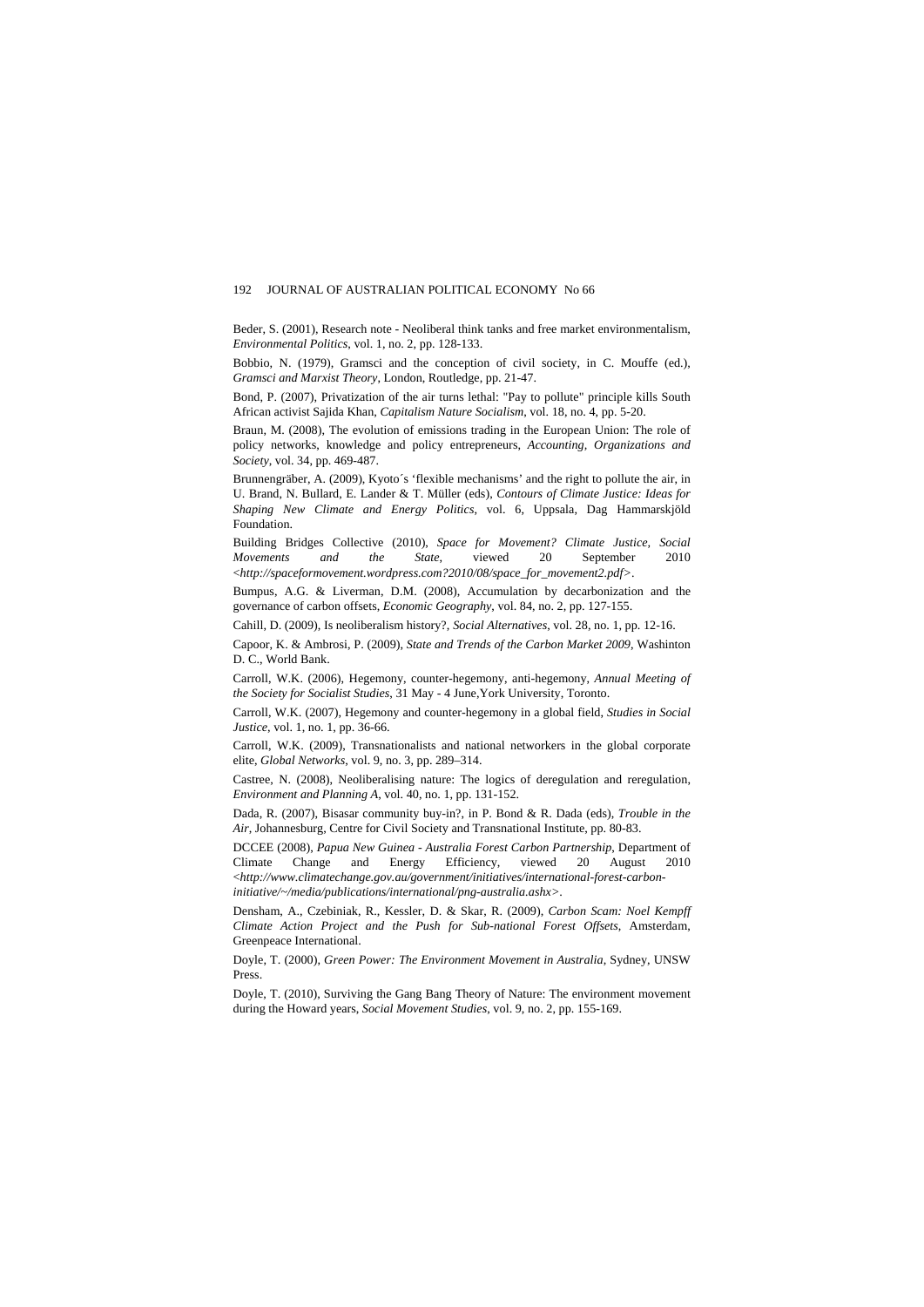Eckersley, R. (1993), Free market environmentalism: Friend or foe?, *Environmental Politics*, vol. 2, no. 1, pp. 1-19.

Ellis, J. & Tirpak, D. (2006), *Linking GHG Emissions Trading Schemes and Markets*, Paris, Organisation for Economic Co-operation and Development.

Engels, A. (2006), Market creation and transnational rule-making: The case of CO2 emissions trading, in M.-L. Djelic (ed.), *Transnational Governance: Institutional Dynamics of Regulation*, Cambridge Cambridge University Press, pp. 329-348.

Flaschland, C., Biermann, F., Pattberg, P. & van Asselt, H. (2010), Developing the international carbon market beyond 2012: Options and the costs of delay, in F. Biermann, P. Pattberg & F. Zelli (eds), *Climate Governance Beyond 2012: Architecture, Agency and Adaption*, Cambridge, Cambridge University Press.

Fligstein, N. & Dauter, L. (2007), The sociology of markets, *Annual Review of Sociology*, vol. 33, pp. 105-128.

Garnaut, R. (2008), *The Garnaut Climate Change Review: Final Report*, Cambridge, Cambridge University Press.

Gelbspan, R. (2005), *Boiling Point: How Politicians, Big Oil and Coal, Journalists and Activists are Fueling the Climate Crisis - And What We Can Do to Avert Disaster*, New York, Basic Books.

Gilbertson, T. & Reyes, O. (2009), *Carbon Trading: How It Works and Why It Fails*, Uppsala, Dag Hammarskjöld Foundation

Gill, S. (1992), Economic globalization and the internationalization of authority: Limits and contradictions, *Geoforum*, vol. 23, no. 3, pp. 269-283.

Gill, S. (1995a), Globalisation, market civilisation, and disciplinary neoliberalism, *Millennium: Jounral of International Studies*, vol. 24, no. 3, pp. 399-423.

Gill, S. (1995b), Theorizing the interregnum: The double movement and global politics in the 1990s, in B. Hettne (ed.), *International Political Economy: Understanding Global Disorder*, London, Zed Books.

Gill, S. (2008), *Power and Resistance in the New World Order*, 2 edn, Hampshire, Palgrave Macmillan.

Goldman, M. (1998a), Introduction: The political resurgence of the commons, in M. Goldman (ed.), *Privatizing Nature: Political Struggles for the Global Commons*, London, Pluto Press and Transnational Institute, pp. 1-19.

Goldman, M. (1998b), Inventing the commons: Theories and practices of the commons' professional, in M. Goldman (ed.), *Privatizing Nature: Political Struggles for the Global Commons*, London, Pluto Press and Transnational Institute, pp. 20-52.

Goldman, M. (2001), Constructing an environmental state: Eco-governmentality and other transnational practices of a 'green' World Bank, *Social Problems*, vol. 48, no. 4, pp. 499- 523.

Goodman, J. (2007), Non-state actors: Multinational corporations and international nongovernmental organisations, in R. Devetak, A. Burke & J. George (eds), *An introduction to international relations: Australian perspectives*, Port Melbourne, Cambridge University Press, pp. 273-282.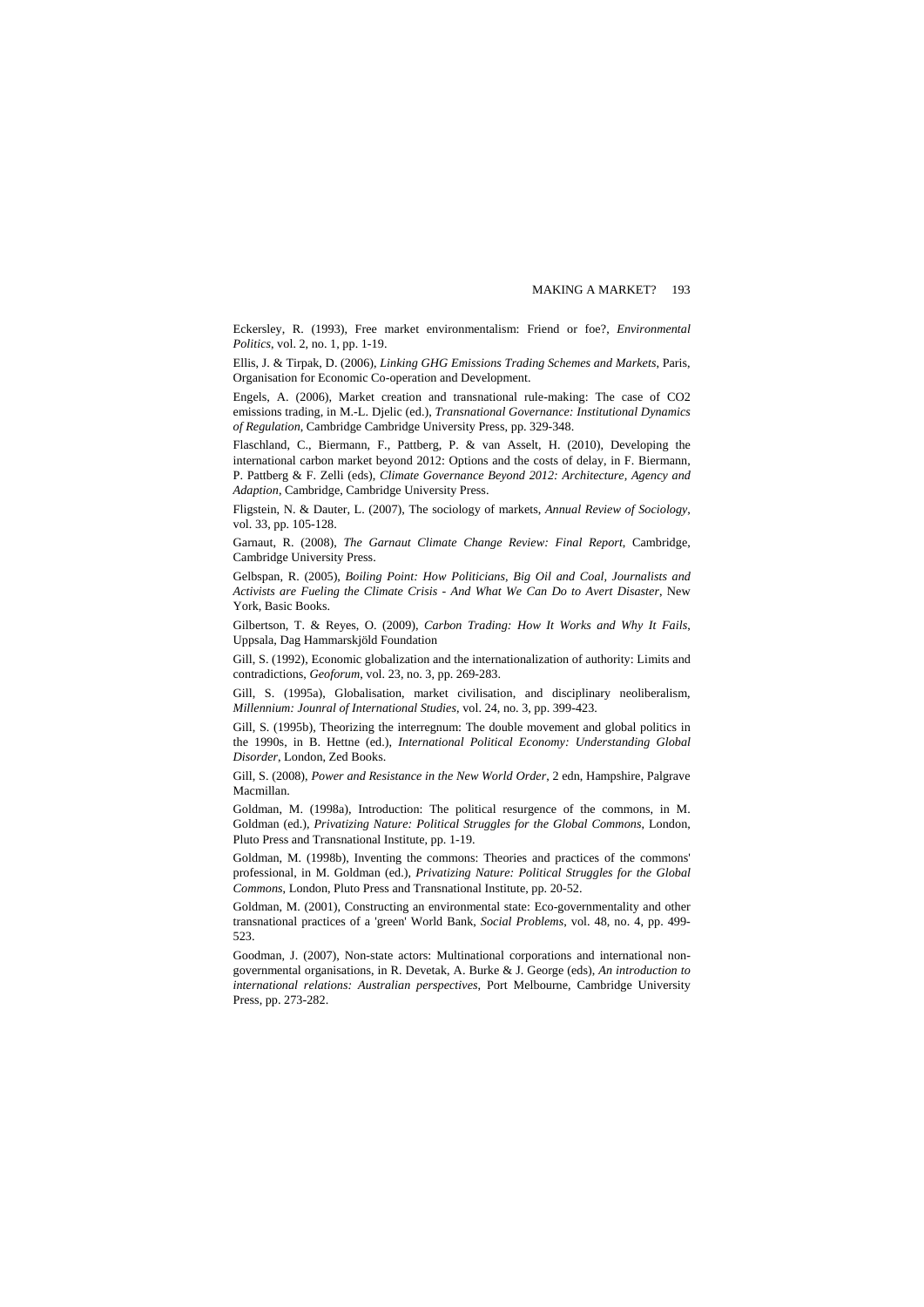Goodman, J. (2009), From global justice to climate justice? Justice ecologism in an era of global warming, *New Political Science*, vol. 31, no. 4, pp. 499-514.

Goodman, J. & Roberts, E. (2009), *What a Scam!: Australia's REDD Offsets for Copenhagen*, Sydney, Aid/Watch and Friends of the Earth Australia.

Goodman, J. & Rosewarne, S. (2010), Climate policy: From carbon tax to direct action?, *Chain Reaction*, vol. November.

Gramsci, A. (1971), *Selections from the Prison Notebooks of Antonio Gramsci*, trans. Q. Hoare & G.N. Smith, London, Lawrence and Wishart.

Granovetter, M. (1985), Economic action and social structure: The problem of embeddedness, *The American Journal of Sociology*, vol. 91, no. 3, pp. 481-510.

Hajer, M.A. (1995), *The Politics of Environmental Discourse: Ecological Modenization and the Policy Process*, Oxford Oxford University Press.

Hall, R. (2008), *REDD Myths: A Critical Review of Proposed Mechanisms to Reduce Emissions From Deforestation and Degradation in Developing Countries*, Amsterdam, Friends of the Earth International.

Hamilton, C. & Macintosh, A. (2004), *Taming the Panda: The relationship between WWF Australia and the Howard government*, *Discussion Paper no. 68*, Canberra, The Australia Institute.

Harvey, D. (1996), *Justice, Nature and the Geography of Difference*, Cambridge, Blackwell.

Harvey, D. (2005), *A Brief History of Neoliberalism*, Oxford, Open University Press.

Isla, A. (2009), Who pays for the Kyoto Protocol? Selling oxygen and selling sex in Costa Rica, in A. Salleh (ed.), *Eco-Sufficiency ad Global Justice: Women Write Political Ecology*, London and North Melbourne, Pluto Press and Spinifex Press, pp. 199-217.

Johnston, J. (2006), Politicising exhaustion: Eco-social crisis and the geographic challenge for cosmopolitans, in J. Johnston, M. Gismondi & J. Goodman (eds), *Nature's Revenge: Reclaiming Sustainabiligy in an Age of Corporate Globalization*, Peterborough, Broadview Press.

Josselin, D. & Wallace, W. (2001), Non-state actors on world politics: A framework, in D. Josselin & W. Wallace (eds), *Non-State Actors in World Politics*, London, Palgrave Macmillan, pp. 1-20.

Klein, N. (2004), Reclaiming the commons, in T. Mertes (ed.), *The Movement of Movements: Is Another World Really Possible?*, London, Verso.

Kossoy, A. & Ambrosi, P. (2010), *State and Trends of the Carbon Market 2010*, Washinton D. C., World Bank.

Kwek, G. (2009), Opera House targeted for climate protest, *Sydney Morning Herald*, 15 December, viewed 20 July 2010 <*[http://www.smh.com.au/national/opera-house-targeted](http://www.smh.com.au/national/opera-house-targeted-for-climate-protest-20091215-kssl.html%3e)[for-climate-protest-20091215-kssl.html>](http://www.smh.com.au/national/opera-house-targeted-for-climate-protest-20091215-kssl.html%3e)*.

Lee, T. (2010), BHP's chief Marius Kloppers pushes carbon tax, *The Australian*, 16 September, viewed 16 September 2010 <*[http://www.theaustralian.com.au/business/bhps](http://www.theaustralian.com.au/business/bhps-chief-marius-kloppers-pushes-carbon-tax/story-e6frg8zx-1225924289837%3e)[chief-marius-kloppers-pushes-carbon-tax/story-e6frg8zx-1225924289837>](http://www.theaustralian.com.au/business/bhps-chief-marius-kloppers-pushes-carbon-tax/story-e6frg8zx-1225924289837%3e)*.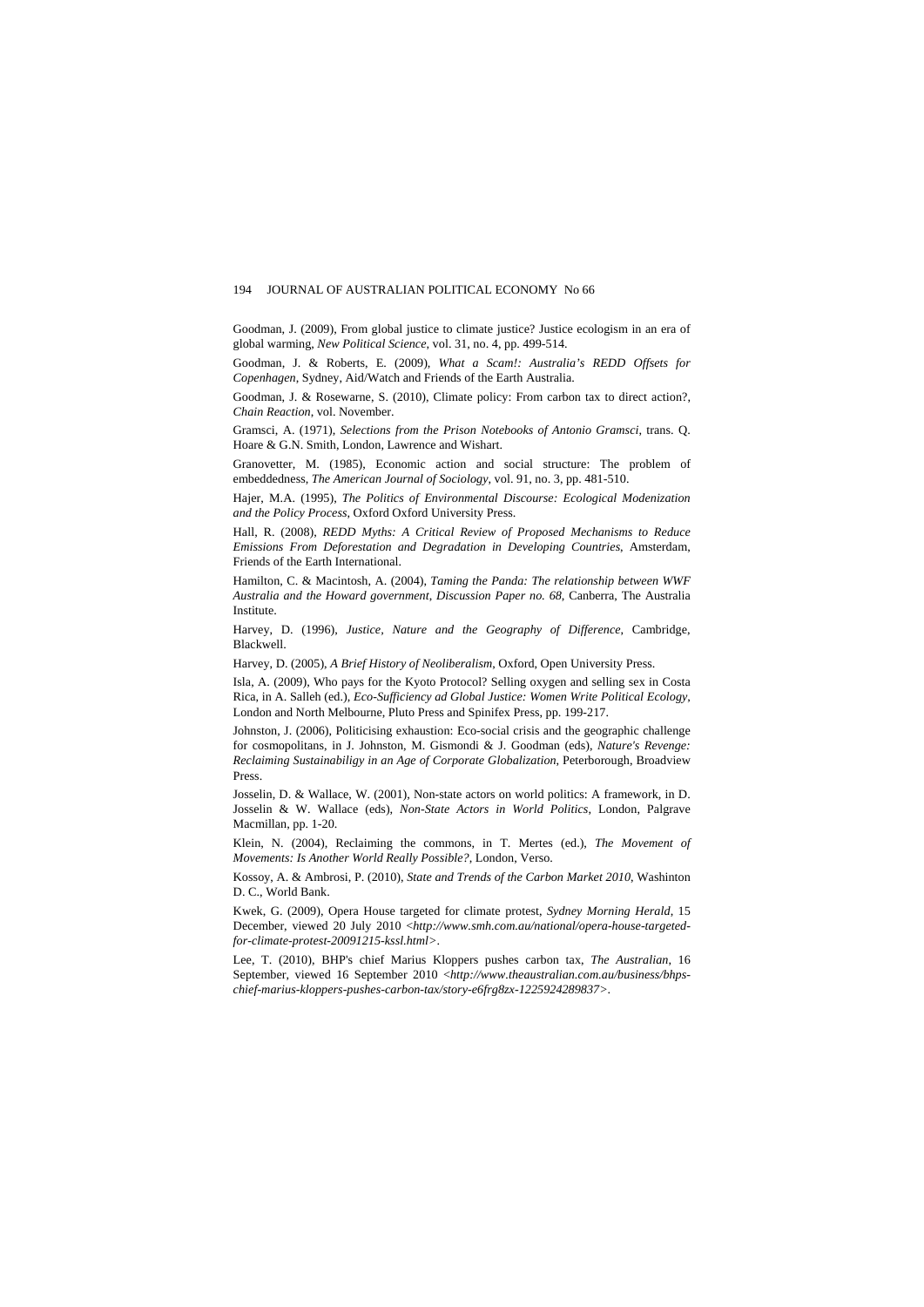Levy, D. (1997), Business and international environment treaties: Ozone depletion and climate change, *California Management Review*, vol. 39, no. 3, pp. 54-71.

Levy, D. & Egan, D. (2003), A neo-Gramscian approach to corporate political strategy: Conflict and accomodation in the climate negotiations, *Journal of Management Studies*, vol. 40, no. 4, pp. 803-829.

Levy, D.L. & Newell, P.J. (2005), A neo-Gramscian approach to business in environmental politics, in D.L. Levy & P.J. Newell (eds), *The Business of Global Environmental Governance*, Cambridge, MIT Press.

Lie, J. (1997), Sociology of markets, *Annual Review of Sociology*, vol. 23, pp. 341-360.

Lipschutz, R. (2005), Global civil society and global governmentality: Or, the search for politics and the state amidst the capillaries of social power, in M. Barnett & R. Duvall (eds), *Power in Global Governance*, Cambridge, Cambridge University Press, pp. 229-248.

Lohmann, L. (2001), *Democracy or Carbocracy?*, Dorset, The Corner House.

Lohmann, L. (2006), A Critical Conversation on Climate Change, Privatisation and Power, *Development Dialogue*, vol. 68.

Maddison, S. & Scalmer, S. (2006), *Activist Wisdom: Practical Knowledge and Creative Tension in Social Movements*, Sydney, UNSW Press.

Manning, P. (2010), Zero carbon plan better idea than two zero credibility choices, *The Age*, 24 July, viewed 20 July 2010 <*[http://www.theage.com.au/business/zero-carbon-plan](http://www.theage.com.au/business/zero-carbon-plan-better-idea-than-zero-credibility-20100723-10oze.html%3e)[better-idea-than-zero-credibility-20100723-10oze.html>](http://www.theage.com.au/business/zero-carbon-plan-better-idea-than-zero-credibility-20100723-10oze.html%3e)*.

Meckling, J. (2008), Corporate policy preferences in the EU and the US: Emissions trading as the climate compromise?, *Carbon and Climate Law Review*, vol. 2, pp. 171-180.

Mittelman, J.H. & Chin, C.B.N. (2005), Conceptualizing resistance to globalization, in L. Amoore (ed.), *The Global Resistance Reader*, Abingdon, Oxon, pp. 17-27.

Mol, A.P.J., Sonnenfeld, D.A. & Spaargaren, G. (2009), Ecological modernisation: Three decades of policy, practice and theoretical reflection, in A.P.J. Mol, D.A. Sonnenfeld & G. Spaargaren (eds), *The Ecological Modernization Reader Environmental Reforms in Theory and Practice*, London, Routledge.

Müller, T. (2010), From Copenhagen to Cochabamba: caminamos preguntando 2.0?, *Notes From Below*, viewed 20 August 2010 <*[http://notesfrombelow.wordpress.com/2010/05/17/from-copenhagen-to-cochabamba](http://notesfrombelow.wordpress.com/2010/05/17/from-copenhagen-to-cochabamba-caminamos-preguntando-2-0/%3e)[caminamos-preguntando-2-0/>](http://notesfrombelow.wordpress.com/2010/05/17/from-copenhagen-to-cochabamba-caminamos-preguntando-2-0/%3e)*.

Newell, P. (2000), *Climate for Change: Non-State Actors and the Global Politics of the Greenhouse*, Cambridge, Cambridge University Press.

Newell, P. (2005), Towards a political economy of global environmental governance, in P. Dauvergne (ed.), *Handbook of Global Environmental Politics*, Cheltenham, Edward Elgar, pp. 187-201.

Newell, P. (2008a), Civil society, corporate accountability and the politics of climate change, *Global Environmental Politics*, vol. 8, no. 3, pp. 122-153.

Newell, P. (2008b), The marketisation of global environmental governance: manifestations and implications, in J. Park, K. Conca & M. Finger (eds), *The Crisis of Global Environmental Governance: Towards a New Political Economy of Sustainability*, Oxon, Routledge, pp. 77-96.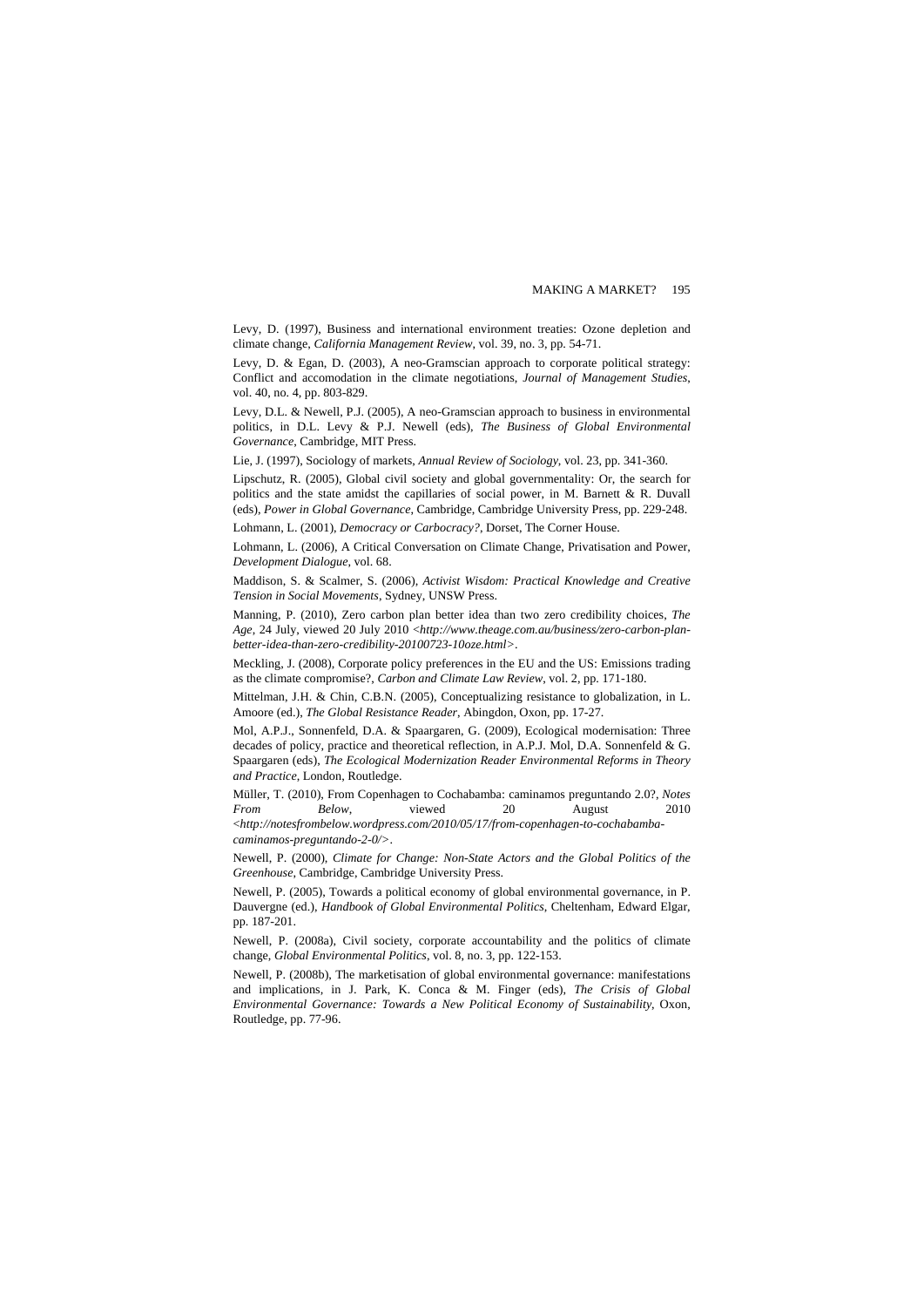Newell, P. & Paterson, M. (1998), A climate for business: Global warming, the state and capital, *Review of International Political Economy*, vol. 5, no. 4, pp. 679-703.

Newell, P. & Paterson, M. (2009), The politics of the carbon economy, in M.T. Boykoff (ed.), *The Politics of Climate Change: A Survey*, London, Routledge.

Newell, P. & Paterson, M. (2010), *Climate Capitalism: Global Warming and the Transformation of the Global Economy*, Cambridge, Cambridge University Press.

Okereke, C. & Dooley, K. (2010), Principles of justice in proposals and policy approaches to avoided deforestation: Towards a post-Kyoto climate agreement, *Global Environmental Change*, vol. 20, pp. 82-95.

Paterson, M. (2009), Resistance makes markets, in S. Böhm & S. Dabhi (eds), *Upsetting the Offset: The Political Economy of Carbon Markets*, London, Mayfly Books, pp. 244- 254.

Pearce, D.W. (2005), *The United Kingdom Climate Change Levy: A Study in Political Economy*, Paris, Organisation for Economic Co-operation and Development, viewed 23 May 2010

<*[http://www.olis.oecd.org/olis/2004doc.nsf/LinkTo/NT00009492/\\$FILE/JT00179396.PDF](http://www.olis.oecd.org/olis/2004doc.nsf/LinkTo/NT00009492/$FILE/JT00179396.PDF%3e) [>](http://www.olis.oecd.org/olis/2004doc.nsf/LinkTo/NT00009492/$FILE/JT00179396.PDF%3e)*.

Pearce, D.W. (2006), The political economy of an energy tax: The United Kingdom's Climate Change Levy, *Energy Economics*, vol. 28, no. 2, pp. 149-158.

Pearce, D.W., Markandya, A. & Barbier, E. (1989), *Blueprint for a Green Economy*, London, Earthscan.

Pearse, G. (2007), *High and Dry: John Howard, Climate Change and the Selling of Australia's Future*, Camberwell, Viking.

Pearse, G. (2009), Quarry vision: Coal, climate change and the end of the resources boom, *Quarterly Essay*, vol. 33.

Pellow, D.N. & Brulle, R. (2005), Power, justice, and the environment: toward critical environmental justice studies, in D.N. Pellow & R.J. Brulle (eds), *Power, Justice and the Environment: A Critical Appraisal of the Environmental Justice Movement*, Cambridge, MIT Press.

Pezzullo, P.C. & Sandler, R. (2007), Revisiting the environmental justice challenge to environmentalism, in R. Sandler & P.C. Pezzullo (eds), *Environmental Justice and Environmentalism: The Social Justice Challenge to the Environment Movement*, Cambridge, MIT Press.

PWCCC (2010a), *Pronouncement of World People's Movement*, World People's Conference on Climate Change and the Rights of Mother Earth, viewed 22 July 2010 <*[http://pwccc.wordpress.com/2010/05/31/world-pronouncement-of-the-peoples/#more-](http://pwccc.wordpress.com/2010/05/31/world-pronouncement-of-the-peoples/#more-2012>)[2012>](http://pwccc.wordpress.com/2010/05/31/world-pronouncement-of-the-peoples/#more-2012>)*.

PWCCC (2010b), *Working Group 8: Climate Debt*, World People's Conference on Climate Change and the Rights of Mother Earth, viewed 22 July 2010 <*<http://pwccc.wordpress.com/2010/04/16/working-group-8-climate-debt/#more-1219>>*.

Reddy, R. (2007), Durban's perfume rods, plastic covers and sweet-smelling toxic dump, in P. Bond & R. Dada (eds), *Trouble in the Air*, Johannesburg, Centre for Civil Society and Transnational Institute, pp. 65-76.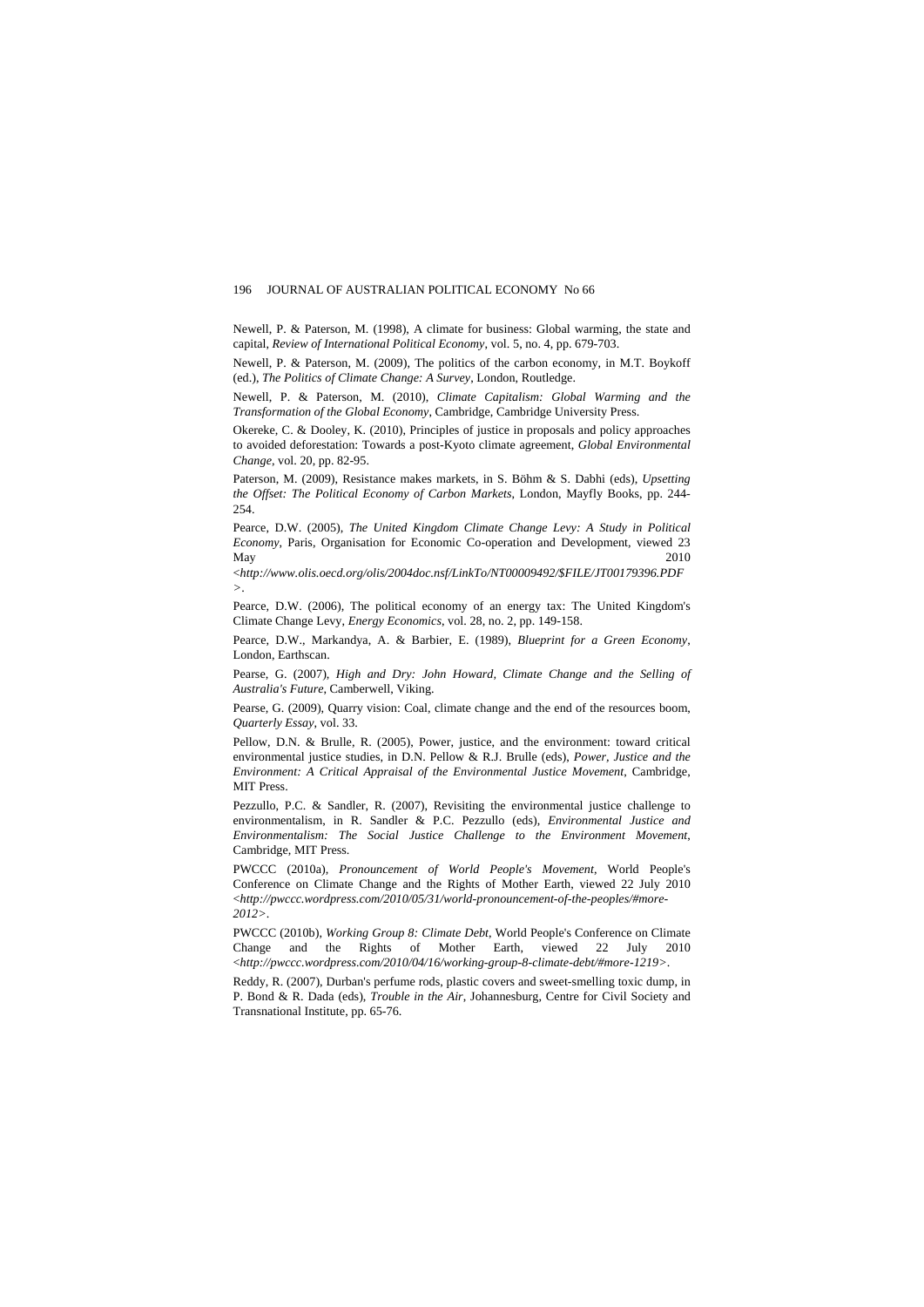Rosewarne, S. (2003), The Kyoto Protocol and the Australian state's commitment to capital accumulation, *Capitalism Nature Socialism*, vol. 14, no. 1, pp. 1-36.

Ruggie, J.G. (1982), International regimes, transactions and change: Embedded liberalism in the postwar economic order, *International Organization*, vol. 36, no. 2, pp. 379-415.

Rupert, M. (1993), Alienation, capitalism and the inter-state system: Toward a Marxian/Gramscian critique, in S. Gill (ed.), *Gramsci, Historical Materialism and International relations*, Cambridge, Cambridge University Press, pp. 67-92.

Saad-Filho, A. & Ayers, A.J. (2008), Production, class, and power in the neoliberal transition, in A.J. Ayers (ed.), *Gramsci, Political Economy, and International Relations Theory*, New York, Palgrave Macmillan, pp. 109-130.

Saddler, H., Diesendorf, M. & Denniss, R. (2004), *A Clean Energy Future for Australia*, Sydney, World Wildlife Fund for Nature (Clean Energy Future Group).

Saurin, J. (2008), The formation of Neo-Gramscians in international relations and international political economy: Neither Gramsci nor Marx, in A.J. Ayers (ed.), *Gramsci, Political Economy, and International Relations Theory*, New York, Palgrave Macmillan.

Schultz, J. (2010), *In Search of the Strategy: Still Looking*, The Democracy Center, viewed 22 July 2010 <*[http://www.democracyctr.org/blog/2010/04/bolivias-peoples-summit-on](http://www.democracyctr.org/blog/2010/04/bolivias-peoples-summit-on-climate.html%3e)[climate.html>](http://www.democracyctr.org/blog/2010/04/bolivias-peoples-summit-on-climate.html%3e)*.

Smith, K. (2007), The limits of free-market logic, *The Ecologist*, 3 October, viewed 18 June 2010

<*[http://www.theecologist.org/investigations/climate\\_change/269267/carbon\\_trading\\_and\\_t](http://www.theecologist.org/investigations/climate_change/269267/carbon_trading_and_the_limits_of_freemarket_logic.html%3e) [he\\_limits\\_of\\_freemarket\\_logic.html>](http://www.theecologist.org/investigations/climate_change/269267/carbon_trading_and_the_limits_of_freemarket_logic.html%3e)*.

Solnit, D. (2010), Reflections from Bolivia: Water was, climate wars and change from below, *Upside Down World*, 7 July 2010, viewed 02 August 2010 <*[http://upsidedownworld.org/main/bolivia-archives-31/2583-reflections-from-bolivia](http://upsidedownworld.org/main/bolivia-archives-31/2583-reflections-from-bolivia-water-wars-climate-wars-and-change-from-below%3e)[water-wars-climate-wars-and-change-from-below>](http://upsidedownworld.org/main/bolivia-archives-31/2583-reflections-from-bolivia-water-wars-climate-wars-and-change-from-below%3e)*.

Stern, N. (2007), *The Economics of Climate Change: The Stern Review*, Cambridge, Cambridge University Press.

Streck, C. (2004), New partnerships in global environmental policy: The Clean Development Mechanism, *The Journal of Environment and Development*, vol. 13, no. 3, pp. 295-322.

Stripple, J. & Lövbrand, E. (2010), Carbon market governance beyond the public-private divide, in F. Biermann, P. Pattberg & F. Zelli (eds), *Climate Governance Beyond 2012: Architecture, Agency and Adaption*, Cambridge, Cambridge University Press.

Teske, S. & Vincent, J. (2008), *Energy [R]evolution Scenario: Australia*, Sydney, Greenpeace Australia Pacific.

The Nature Conservancy (undated), *Noel Kempff: An Example of REDD Success*, viewed 20 July 2010 <*[http://www.nature.org/initiatives/climatechange/work/art4253.html>](http://www.nature.org/initiatives/climatechange/work/art4253.html%3e)*.

USCAP (undated), *About our members*, viewed 25 September 2010 <*[http://www.us](http://www.us-cap.org/about-us/about-our-members/%3e)[cap.org/about-us/about-our-members/>](http://www.us-cap.org/about-us/about-our-members/%3e)*.

Victor, D.G. & House, J.C. (2006), BP's emissions trading system, *Energy Policy*, vol. 34, pp. 2100-2112.